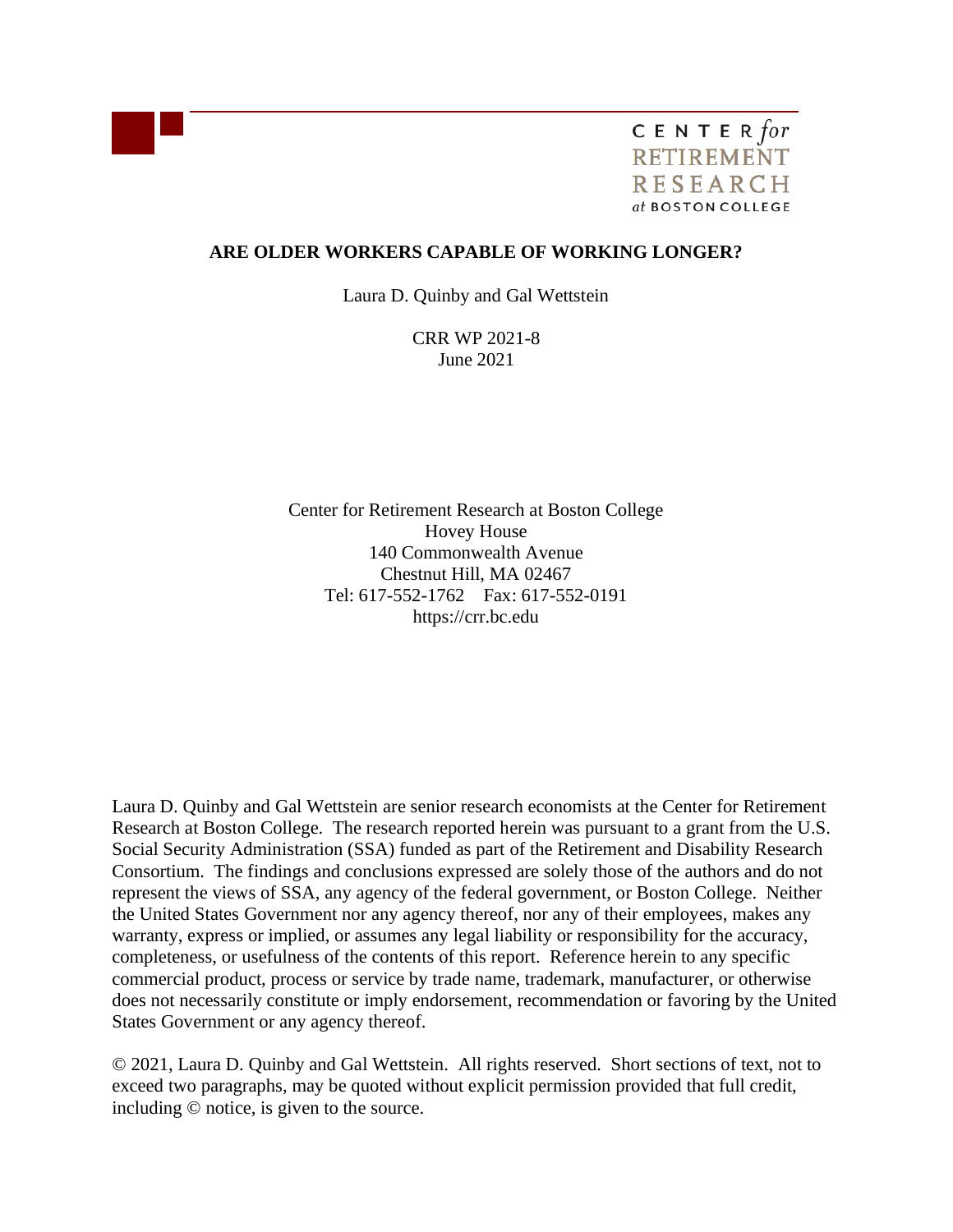#### **About the Center for Retirement Research**

The Center for Retirement Research at Boston College, part of a consortium that includes parallel centers at the National Bureau of Economic Research, the University of Michigan, and the University of Wisconsin-Madison, was established in 1998 through a grant from the U.S. Social Security Administration. The Center's mission is to produce first-class research and forge a strong link between the academic community and decision-makers in the public and private sectors around an issue of critical importance to the nation's future. To achieve this mission, the Center conducts a wide variety of research projects, transmits new findings to a broad audience, trains new scholars, and broadens access to valuable data sources.

> Center for Retirement Research at Boston College Hovey House 140 Commonwealth Ave Chestnut Hill, MA 02467 Tel: 617-552-1762 Fax: 617-552-0191 <https://crr.bc.edu/>

*Affiliated Institutions*: The Brookings Institution Mathematica – Center for Studying Disability Policy Syracuse University Urban Institute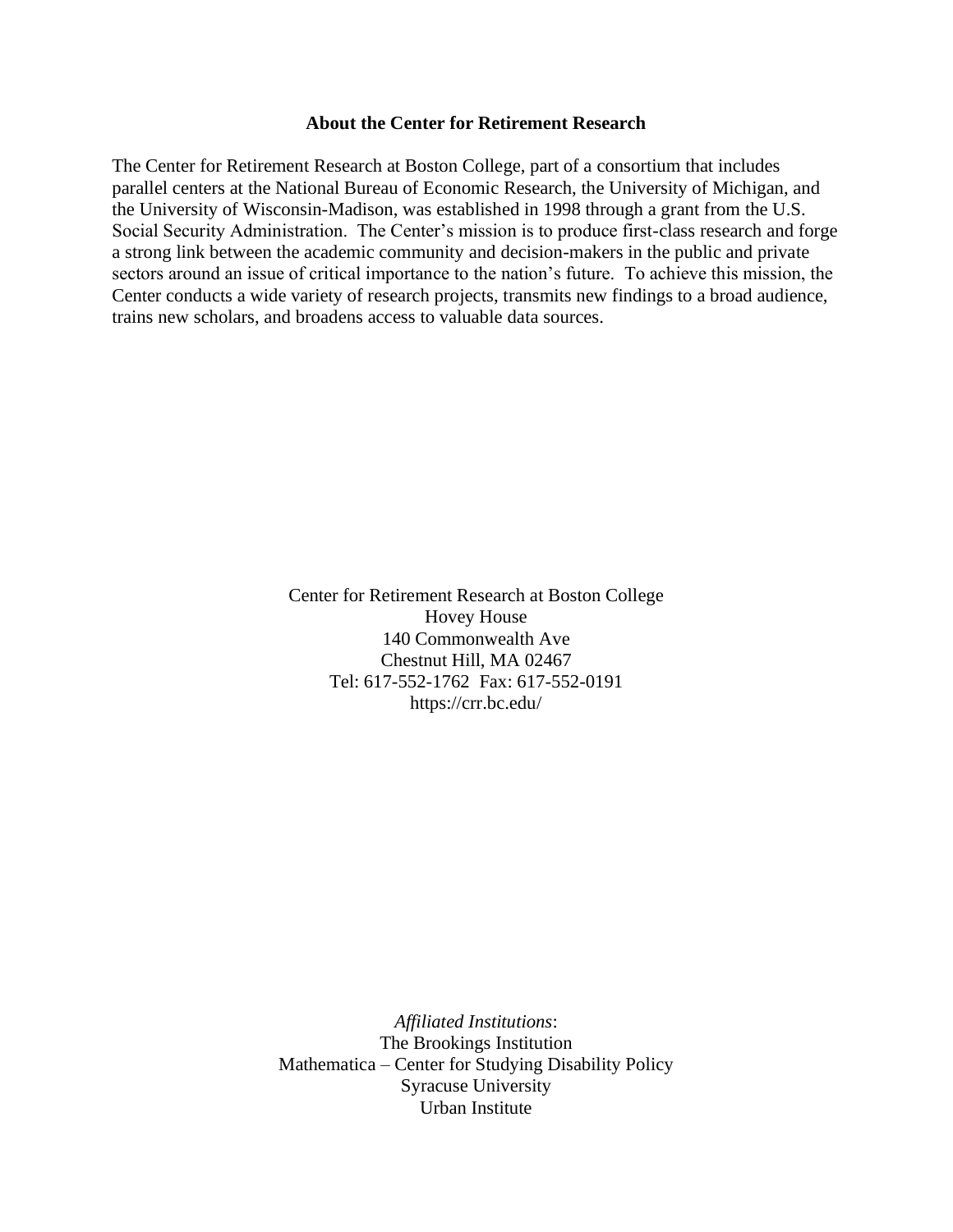## **Abstract**

Disability-free life expectancy had been rising continuously in the United States until 2010, suggesting working longer as a solution for those financially unprepared for retirement. However, recent developments suggest improvements in working life expectancy have stalled, especially for minorities and those with less education. This paper uses data from the *National Vital Statistics System*, the *American Community Survey*, and the *National Health Interview Survey* to assess how recent trends in institutionalization, physical impediments to work, and mortality have affected working life expectancy for men and women age 50, by race and education.

The paper found that:

- The capacity to work to older ages is still increasing for high-education individuals and low-education Black women.
- However, no progress has been observed for low-education whites of all genders and Black men.
- As a result, large shares of those still working at age 62 will be incapable of working even two more years.

The policy implications of the findings are:

- Raising Social Security eligibility ages may reduce the financial security of large segments of the population.
- These impacts will be particularly pronounced for Black men and low-education white individuals of all genders.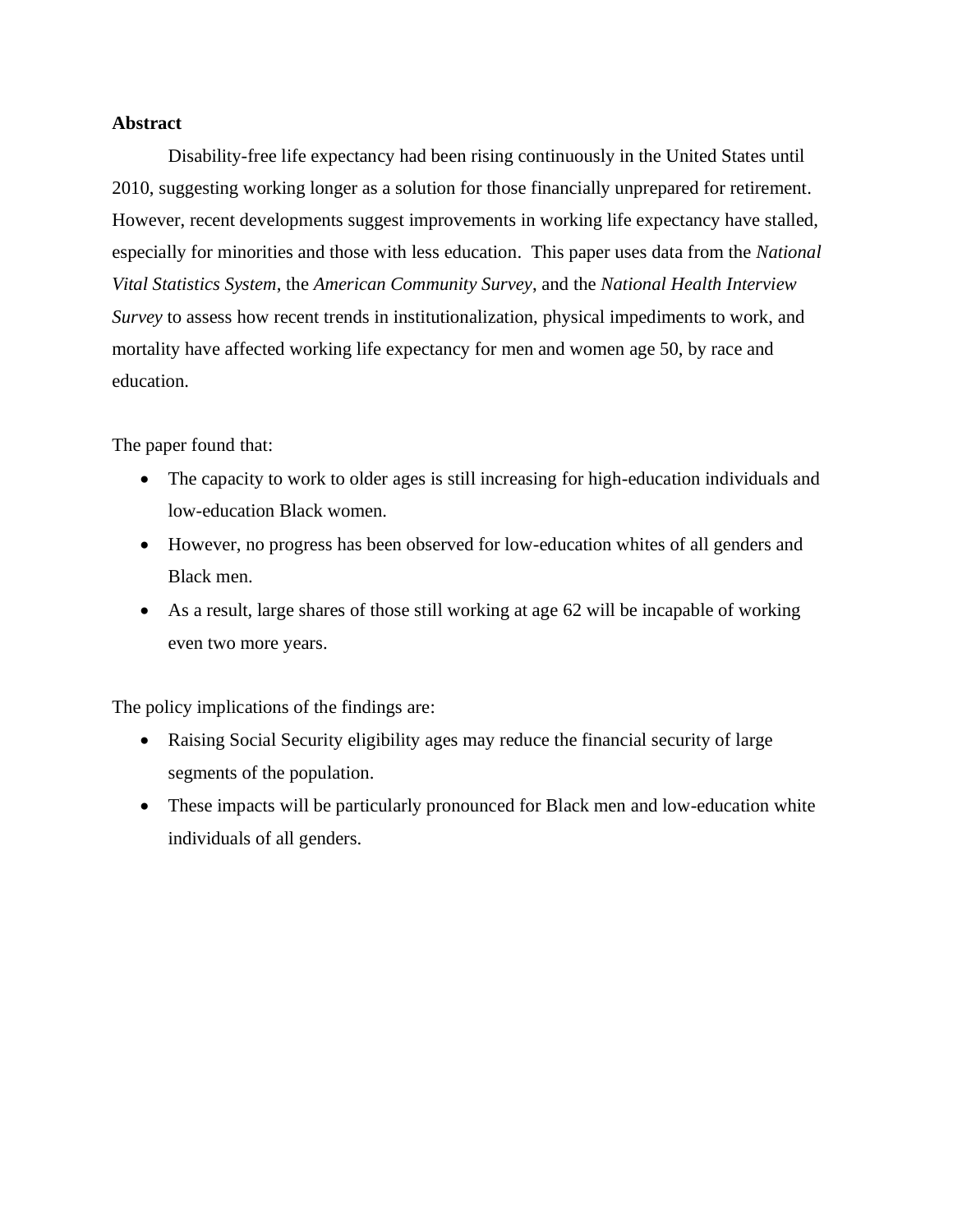#### **Introduction**

Working longer is a key to securing a comfortable retirement (Munnell and Sass 2008; Bronschtein et al. 2019). However, health shocks are known to push older workers out of the labor force before their intended retirement date (Coile and Levine 2007; Munnell, Sanzenbacher, and Rutledge 2018). Until 2010, the trend of rising disability-free life expectancy in the United States suggested increasing scope for longer working lives (Munnell, Soto, and Golub-Sass 2008; Cutler 2009; Cutler, Ghosh, and Landrum 2014; Crimmins, Zhang, and Saito 2016; and Chernew et al. 2017), but recent developments may have stalled this progress.

This paper examines the period 2006-2018 to explore how long individuals can expect to be able to keep working, and how these expectations vary across racial and socioeconomic status (SES) groups. The analysis mirrors that of Munnell, Soto, and Golub-Sass (2008), combining mortality data from the *National Vital Statistics System* (NVSS) with data on the total and institutionalized population from the *American Community Survey* (ACS), and data on worklimiting impairments from the *National Health Interview Survey* (NHIS).

These datasets are used to estimate cumulative probabilities of mortality, institutionalization, and disability at each age after 50 for different demographic and education groups.<sup>1</sup> The resulting profiles of working life by age are then used to calculate working life expectancy at 50 for each group. These expected additional years of working ability are estimated for each year between 2006 and 2018.

The resulting trends suggest cause for concern. While overall life expectancy at age 50 displays moderate improvement for the general population and for every demographic group since 2006, the same is not true for working life expectancy. Working life expectancy at 50 has increased slightly for high-education groups – Black and white, men and women. However loweducation groups have, with the exception of Black women, experienced stagnation in their working life expectancy. This pattern suggests that calls for older workers to delay retirement, which have proven successful over the past couple of decades, may be less fruitful going forward.

<sup>1</sup> Following Dowd and Hamoudi (2014), absolute levels of education are recognized as capturing increasingly more selection by unobserved characteristics. Thus, similar to Bound et al. (2015), Sanzenbacher et al. (2019) and Wettstein et al. (2021), education in this analysis is defined in relative, rather than absolute, terms.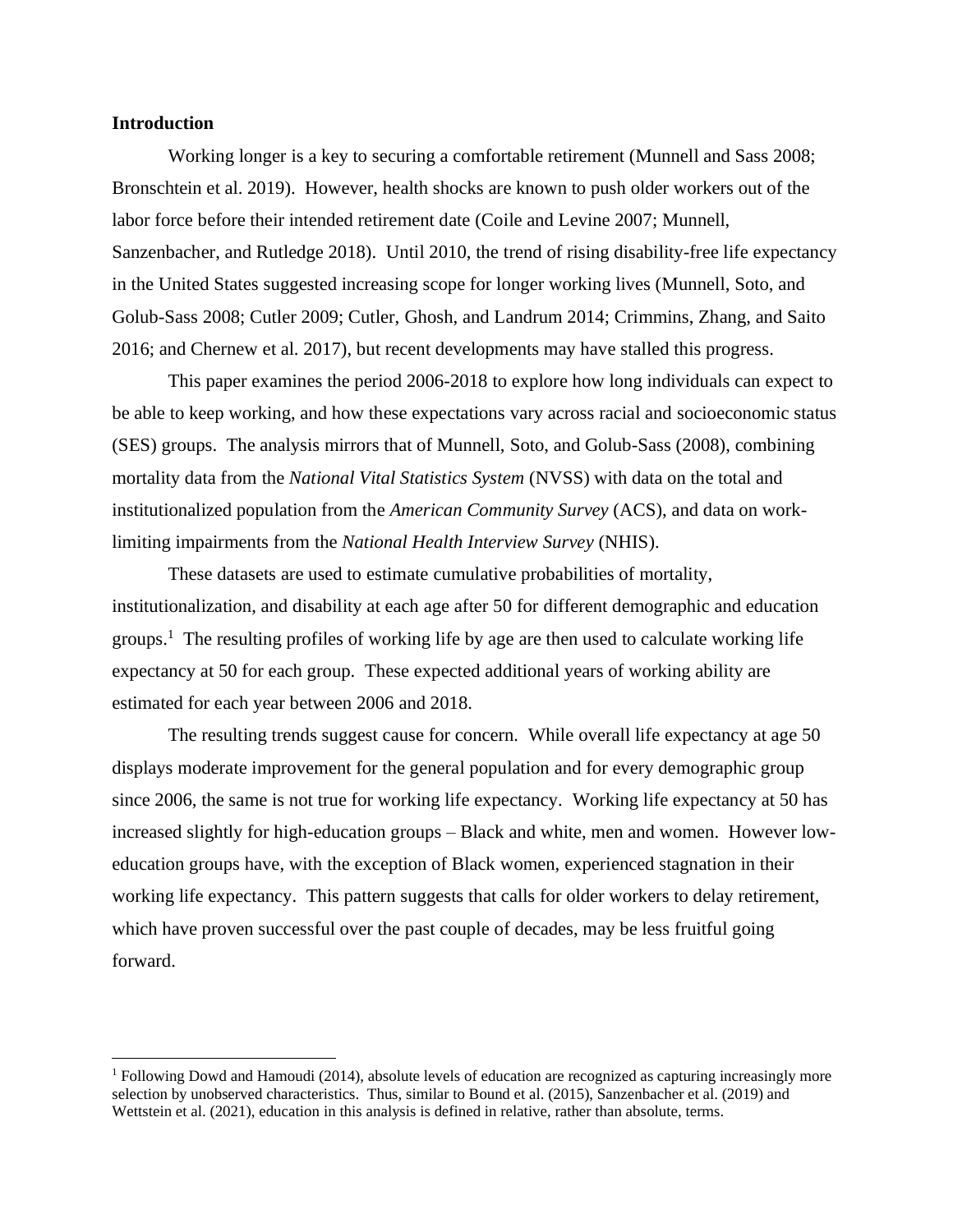The rest of the paper proceeds as follows. Section 2 presents the current state of the literature. Section 3 discusses the data and methodology for the analysis. Section 4 estimates the components of working life expectancy – mortality, institutionalization, and work-limiting disability – and working life expectancy at age 50 for the full population segmented by gender. Section 5 shows the same estimates broken out by the various racial and SES groups. The final section concludes that working life expectancy has improved since 2006 primarily among the more highly educated, while lower-educated individuals have experienced stagnation in working life expectancy.

#### **Background**

The main question in this paper is how long people will be able to work and how does that vary by education, race, and gender. Prior work on disability-free life expectancy – how long individuals can expect to live without a disability – does not answer this question. Most studies of health trends define poor health as an inability to perform activities or instrumental activities of daily living (ADLs and IADLs). But ADLs and IADLs are an extreme form of functional limitation; ailments that are both more prevalent and less severe are also likely to prevent people from working (Burkhauser et al. 2002).

Coile and Duggan (2019) conduct one of the few analyses of work-limiting disability. They find that, among men ages 45-54 without a college degree, 1.7 percent reported an ADL in 2015, compared to 16.0 percent reporting a work-limiting health condition; the comparable shares for those with a college degree were 0.9 and 7.5 percent. But since the authors limit their sample to prime-age men, the prevalence of work-limiting health conditions among near-retirees of both genders remains unexamined. Analysis by race and education is similarly unexplored.

The period covered by the current analysis includes the troubling acceleration of deaths of despair among middle-age workers (Case and Deaton 2015), growing inequality, the Great Recession, and the subsequent recovery. Following these upheavals, the analysis explores both whether past trends in working life expectancy have changed and whether these trends vary by SES and race. Since less-educated whites and non-whites tend to approach retirement with fewer resources, declines in work capacity could prevent delayed retirement among the very individuals who would most benefit from it (Hou and Sanzenbacher 2020; Biggs, Chen, and Munnell 2021; Munnell, Wettstein, and Hou 2021 forthcoming).

2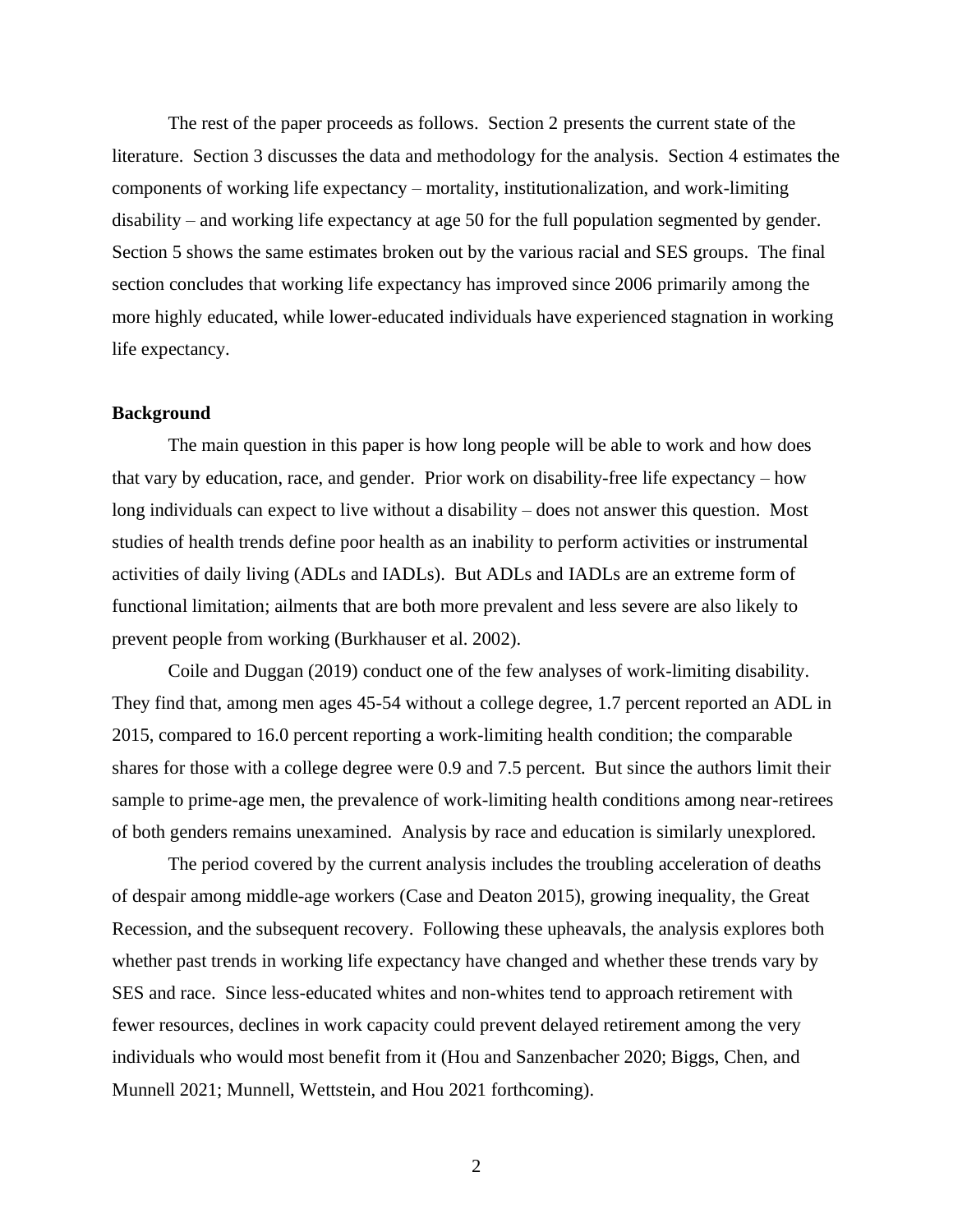Recent trends suggest cause for concern. Health status – measured by self-reported health, activities and instrumental activities of daily living, and obesity – has worsened over the past two decades (Martin et al. 2010; Lezzoni, Kurtz, and Rao 2014). This decline has been particularly acute for workers without a college degree (Cutler, Ghosh, and Landrum 2014; Coile and Duggan 2019). At the same time, the separate trend of rising educational attainment, which helped spur past improvements in disability-free life expectancy, has largely played out (Munnell, Soto, and Golub-Sass 2008). And a long-term decline in nursing home use has mostly reduced institutionalization over age 80, when work is largely irrelevant (Kaiser Family Foundation 2021).

Adding to worries about the work ability of low-education individuals, particularly Black individuals, are rising incarceration rates (U.S. Bureau of Justice Statistics 2021). Despite incarceration rates falling for younger men over the period 2000-2016, they nevertheless continued to increase among middle-age men, reflecting the increase in incarceration of younger men in years past (Coile and Duggan 2019). Much like institutionalization in long-term care facilities, incarceration is a nearly insurmountable impediment to work.

Compounding trends in health, trends in mortality among the working-age population are also not encouraging. Although life expectancy has risen across the population over the past several decades, the gains have mostly occurred at older ages when individuals are well past retirement age (Chernew et al.  $2017$ ).<sup>2</sup> More troubling, recent studies have even found an increase in prime-age mortality rates among less-educated whites (Case and Deaton 2020).

The analysis brings together these disparate trends in mortality, institutionalization, and work-limiting disability. It explores the trends by gender, race, and SES, and combines the different risks to work capacity into a summary measure of working life expectancy.

#### **Data**

"Working life expectancy" – the additional years of work ability an individual can expect at a given age – depends on three components: 1) mortality risk; 2) the risk of institutionalization; and 3) the risk of work-limiting disabilities in the non-institutionalized

<sup>&</sup>lt;sup>2</sup> Increases in life expectancy have an ambiguous effect on retirement preparedness. On the one hand, reductions in mortality in mid-life allow workers to work longer and accumulate more resources for retirement (both their own and their spouses'). On the other hand, reductions in late-life mortality rates present households with longer retirements, increasing the need for resources.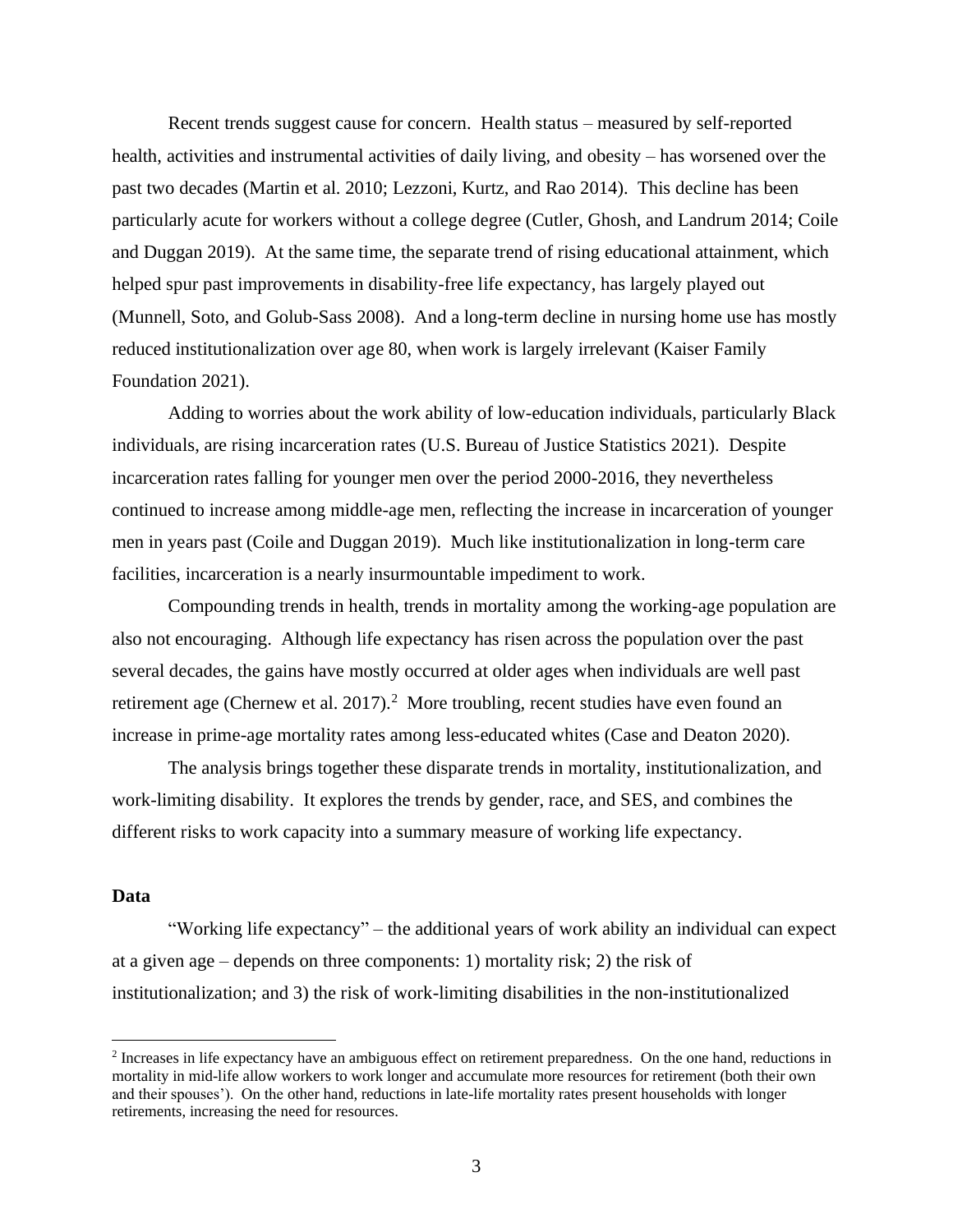population.<sup>3</sup> Each of these probabilities is estimated based on some combination of the NVSS, the ACS, and the NHIS, for the years 2006-2018. The NVSS gives the number of deaths in each demographic group defined by gender, race, and education. The ACS gives the total population in each such group as well as the institutionalized population. The NHIS is used to estimate the share of each demographic group in the community that suffers from a work-limiting disability. These components are estimated for each five-year age bracket after age 50 and for each SES group.<sup>4</sup>

#### *Defining the Demographic Groups*

To estimate working life expectancy for different SES groups, it is first necessary to define the groups. Race and gender are relatively straightforward and the definitions follow those of the Census Bureau; the analysis focuses on non-Hispanic white and Black men and women. However, defining relative education groups involves some discretion.

The assignment of individuals to their appropriate educational group is as follows. First, the ACS is used to determine the median level of education for each gender-race-cohort group.<sup>5</sup> Next, individuals in each of the datasets are assigned to be either above or below the median for their demographic group. To allocate marginal absolute levels of education to above/below the median, individuals in the marginal groups are randomized in the appropriate proportions.<sup>6</sup>

#### *Mortality Estimates*

Age-specific mortality rates, *q*, for each demographic group defined by gender, race, and education are calculated year by year with the following formula:

$$
q_{x,i,j} = \frac{d_{x+1,i}}{l_{x,i}},
$$
 (1)

<sup>3</sup> See Crimmins, Saito, and Ingegneri (1989 and 1997) and Munnell, Soto and Golub-Sass (2008).

<sup>4</sup> Mortality is estimated at each year of age. The other two measures are estimated by 5-year age bins to increase sample size.

<sup>&</sup>lt;sup>5</sup> Note that education quantile is, therefore, race-cohort-gender specific. This approach recognizes the fact that attaining an equivalent absolute level of education (e.g., a college degree) implies greater selection for Black individuals than for whites, given the overall lower educational attainment among Black individuals. For further discussion see Leive and Ruhm (2021), who take the complementary approach of assigning quantiles across race. In their setting, therefore, Black individuals are overrepresented in lower-education groups, and whites are overrepresented in higher-education groups. Our approach ensures that each race has equal shares in the education quantiles.

<sup>6</sup> This approach is similar to that of Meara, Richards, and Cutler (2008), Bound et al. (2015), and Leive and Ruhm (2021).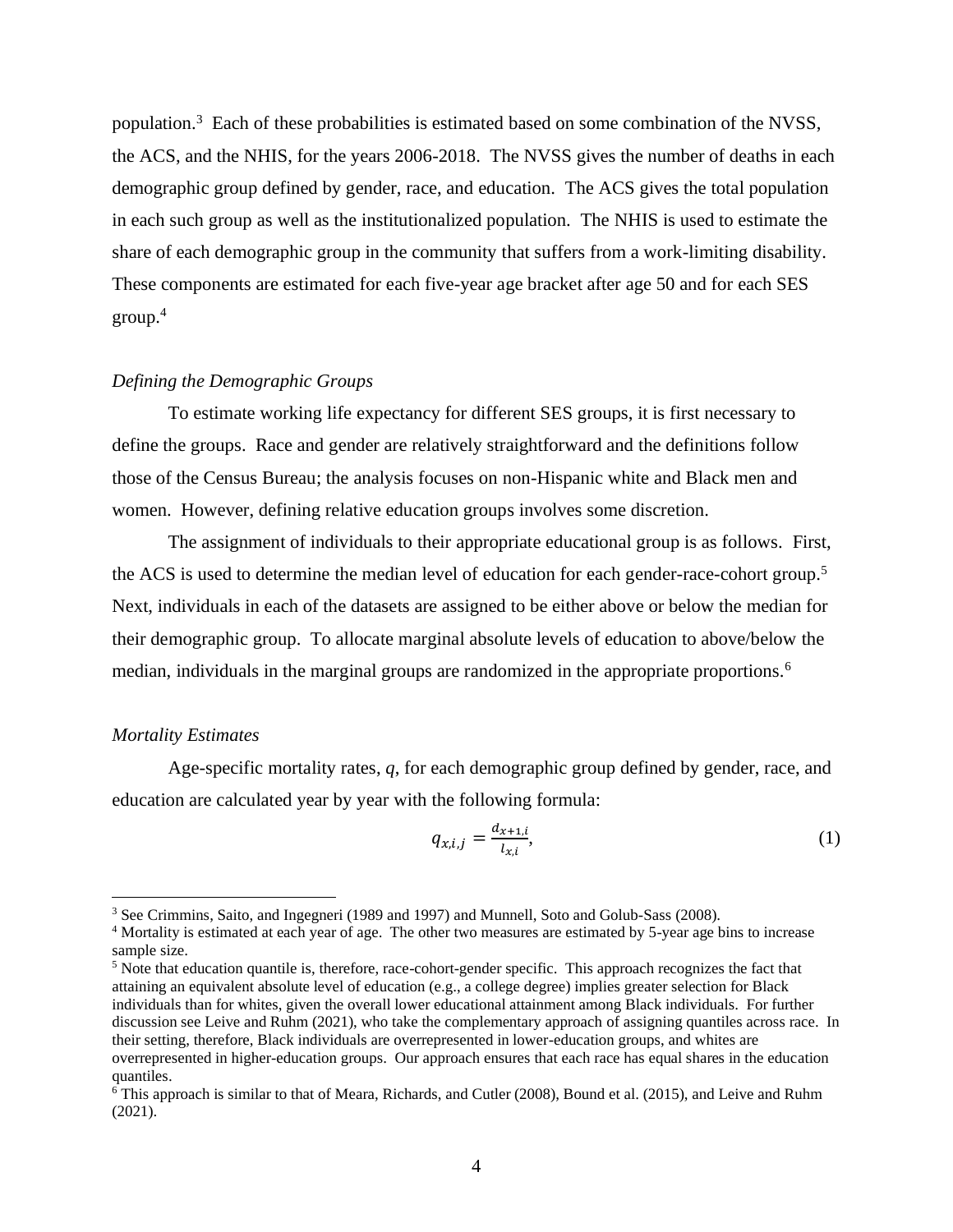where x is age, i represents each demographic group, j represents year,  $l_{x,i}$  is the number of individuals alive in group *i* at age *x* using ACS data, and  $d_{x+1,i}$  is the number of individuals in group *i* who die between ages x and  $x + 1$  using the NVSS data. To correct for small cell size, the analysis adjusts the age-specific mortality rates using the Gompertz-Makeham formula (see Brown et al. 2002 and Sanzenbacher and Ramos-Mercado 2016), estimated with non-linear least squares.

#### *Institutionalization Estimates*

The share of each gender-race-education group living in institutions in each year is estimated from the ACS. Institutions include both long-term services and supports (LTSS) facilities (such as nursing homes) and carceral institutions such as prisons. Incarceration has played a large and growing role in low labor force participation over the past few decades, particularly among Black men (Coile and Duggan 2019).

#### *Work-limiting Disability Estimates*

The estimate of the risk of work-limiting disability relies on three questions in the NHIS: 1) Does a physical, mental, or emotional problem keep you from working? 2) Are you limited in the kind/amount of work you can do because of your health? and 3) Are you limited in any way because of physical, mental, or emotional problems? Following Crimmins, Saito, and Ingegneri (1997), individuals are considered disabled if they respond yes to any of these questions.<sup>7</sup>

The final stage of the analysis estimates the probability of being able to work at a given age by multiplying the probabilities of being alive, non-institutionalized, and without a worklimiting disability.<sup>8</sup> Working life expectancy, conditional on current age, is the sum of this product over all future years.

<sup>&</sup>lt;sup>7</sup> The results look qualitatively similar when disability is defined more restrictively, as responding "yes" only to one or both of the first two questions. See Appendix for results using this restrictive definition.

<sup>8</sup> This calculation assumes that mortality, disability, and institutionalization are independent events. This approach is common in the literature as the best approximation of the intersection of these events (see, for example, Crimmins, Saito, and Ingegneri 1997).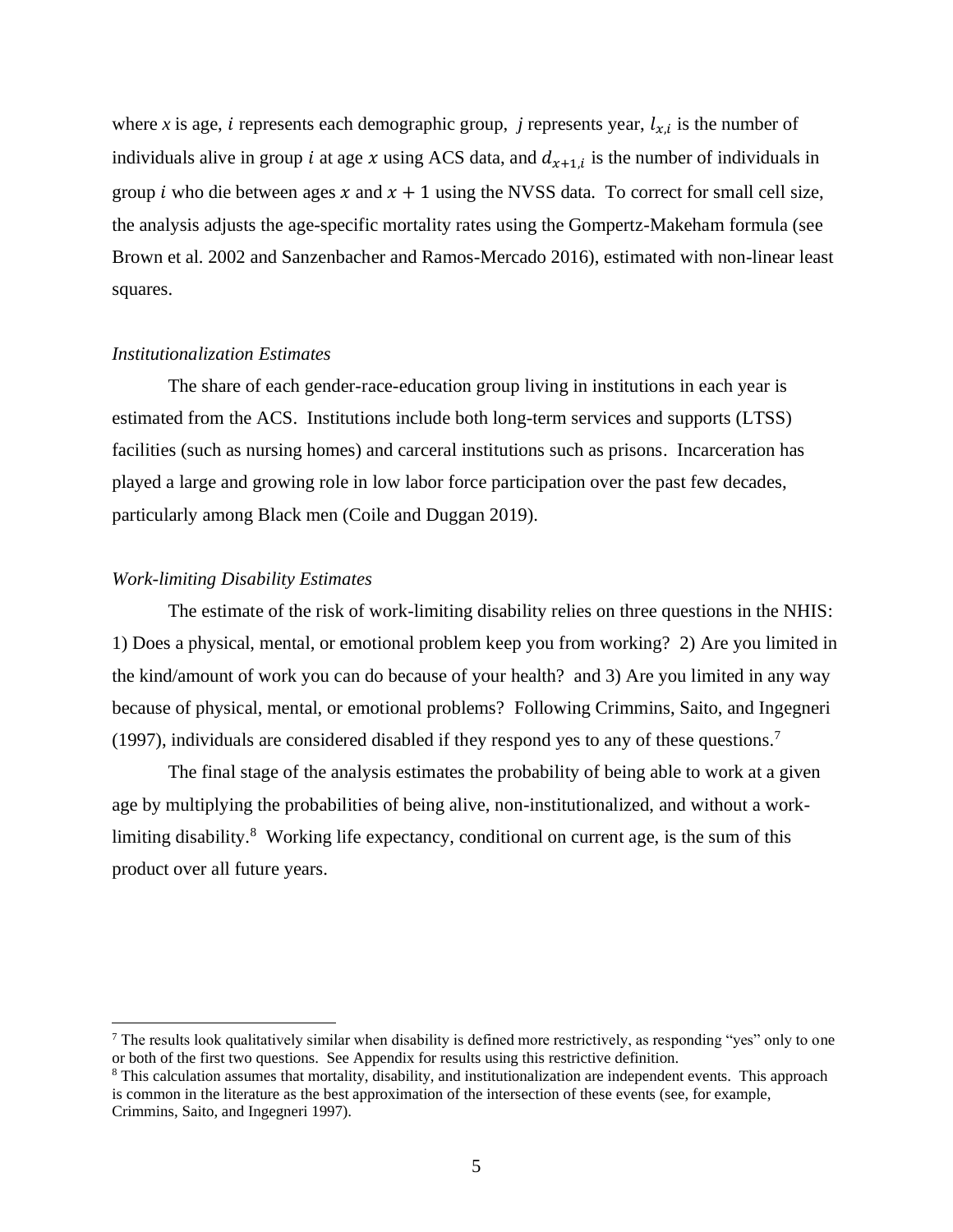#### **Estimates of Key Metrics for the Full Population**

The methods outlined above produce three sets of probabilities – dying, entering an institution, and developing a work-limiting disability – for each demographic group, and for the full population. These estimates are calculated for every year between 2006 and 2018, producing time trends in the three risks.

#### *Life Expectancy Trends*

Tables 1a and 1b show the evolution of life expectancy at age 50 between 2006 and 2018, for men and women. At this age, life expectancy has steadily increased for both genders. From 2006 to 2018, period life expectancy increased by just over one year for men and by almost 1.2 years for women. Cohort life expectancies, which are generally higher since they reflect the predicted improvement of mortality in future years, also show steady increases. Even though period life expectancy overstates likely mortality, estimates of future improvement in mortality by demographic group are not available. Hence, the rest of the analysis will proceed using period mortality estimates.

#### *Institutionalization Trends*

Tables 2a and 2b show trends in the share of the population that is institutionalized in each five-year age bin from age 50 and up, for men and women respectively. The data display a number of patterns pertinent to working life expectancy.

First, institutionalization rates generally increase with age. This pattern is not surprising as institutionalization in mid- to late-life typically reflects residence in LTSS facilities, and LTSS needs rise sharply with age.<sup>9</sup> More unusual is the departure from this pattern for men, whose institutionalization rates *decline* in their 50s only to begin rising in their 60s. A substantial portion of men (but not women) in their 50s are incarcerated, with this share declining with age. Because so few individuals at these ages have LTSS needs, the age-related decline in incarceration swamps the small increases in LTSS facility use. However, by age 60, a growing need for LTSS results in the expected increasing slope of institutionalization with age going forward.

<sup>&</sup>lt;sup>9</sup> U.S. Department of Health and Human Services (2018).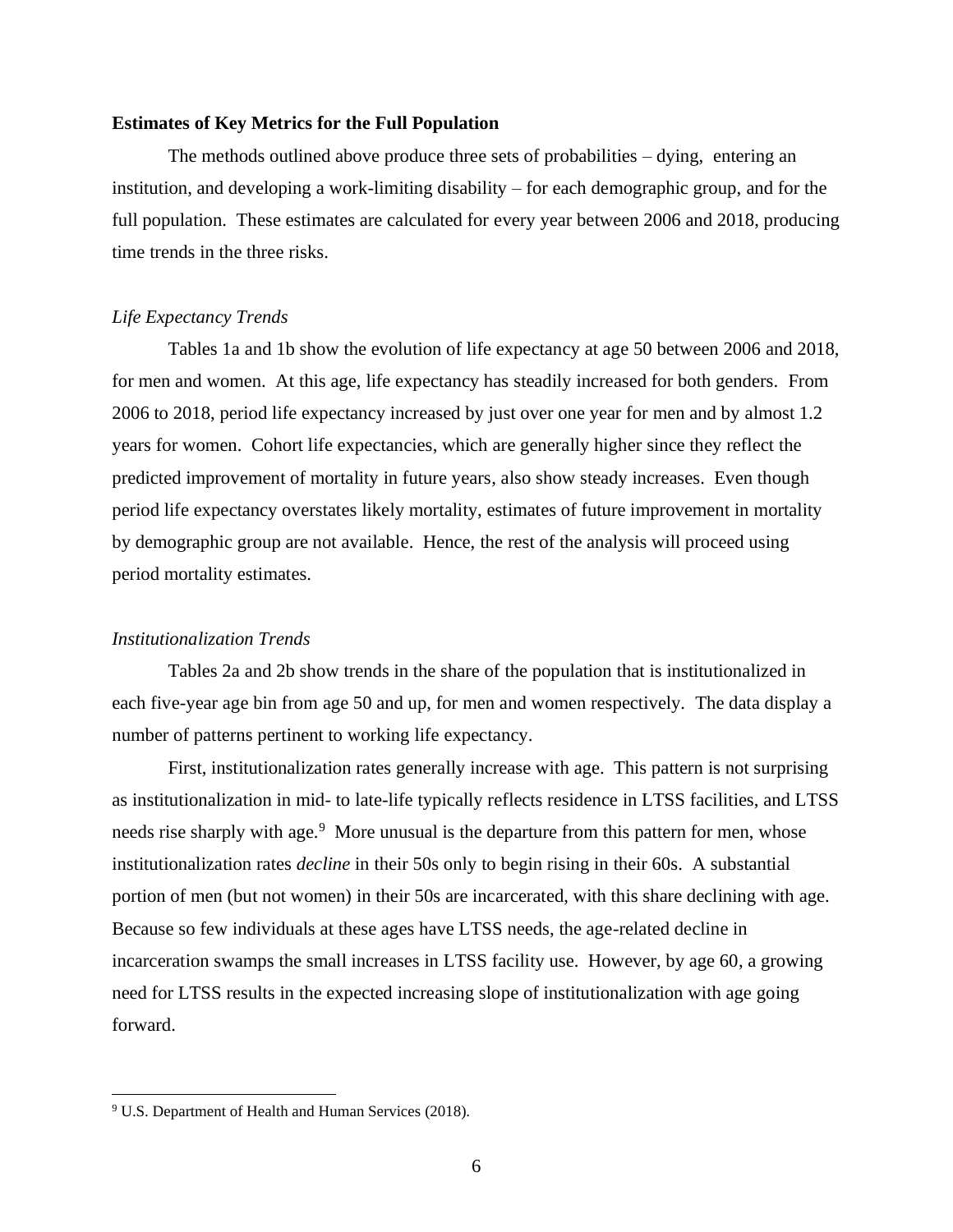The other noteworthy patterns in the data concern time trends. Institutionalization at each age declines over time, particularly at older ages, reflecting a long-term reduction in nursing home use.<sup>10</sup> Again, men in their 50s and 60s stand out. While institutionalization is stable or declining for women at these ages (and sharply declining at older ages for both genders), the percentage of men in their 50s and 60s who are institutionalized has increased since 2006. This pattern likely reflects the increasing prevalence of long prison sentences in the last few decades, which are imposed primarily on younger men who then reach their 50s and 60s in correctional institutions.<sup>11</sup>

#### *Work-Limiting Disability Trends*

Tables 3a and 3b show the share of the non-institutionalized population with a worklimiting disability, for men and women respectively. Unsurprisingly, disability rates increase with age. More importantly, disability rates within a given age group do not seem to have systematically changed over time. In other words, holding age constant, work-limiting disability rates have held steady; thus the growth in total life expectancy implies *more* expected years of disability now than fifteen years ago, as additional years are added at older ages where disability rates are high. Working life expectancy will, indeed, be shown to reflect this fact.

#### *Working Life Expectancy at Age 50*

Tables 4a and 4b show how many additional years a 50-year old man (woman) can expect to live, in total and in each of the states relevant to working life expectancy: not institutionalized and free of disability (i.e., capable of work), not institutionalized with a disability, and institutionalized. Furthermore, the tables also show how expected years in each of these states have changed since 2000 and since 2006, decomposing the change in total life expectancy into changes in the three relevant states of life.

In 2018, a 50-year-old man could expect to live an additional 29.8 years, and in 21.8 of those years he would be expected to be capable of work. For a woman, the corresponding

<sup>&</sup>lt;sup>10</sup> This trend predates COVID-19 but has accelerated during the pandemic.

<sup>&</sup>lt;sup>11</sup> Prison sentences are not only an impediment to work while they last, but also lead to a permanent loss of earning capacity even for those who do reenter the labor market (see. for example, Agan and Starr 2018). While the latter is beyond the scope of this analysis, the estimated impact of institutionalization on the ability of individuals, particularly men, to provide for themselves and their families must therefore be seen as a lower bound of the total effect.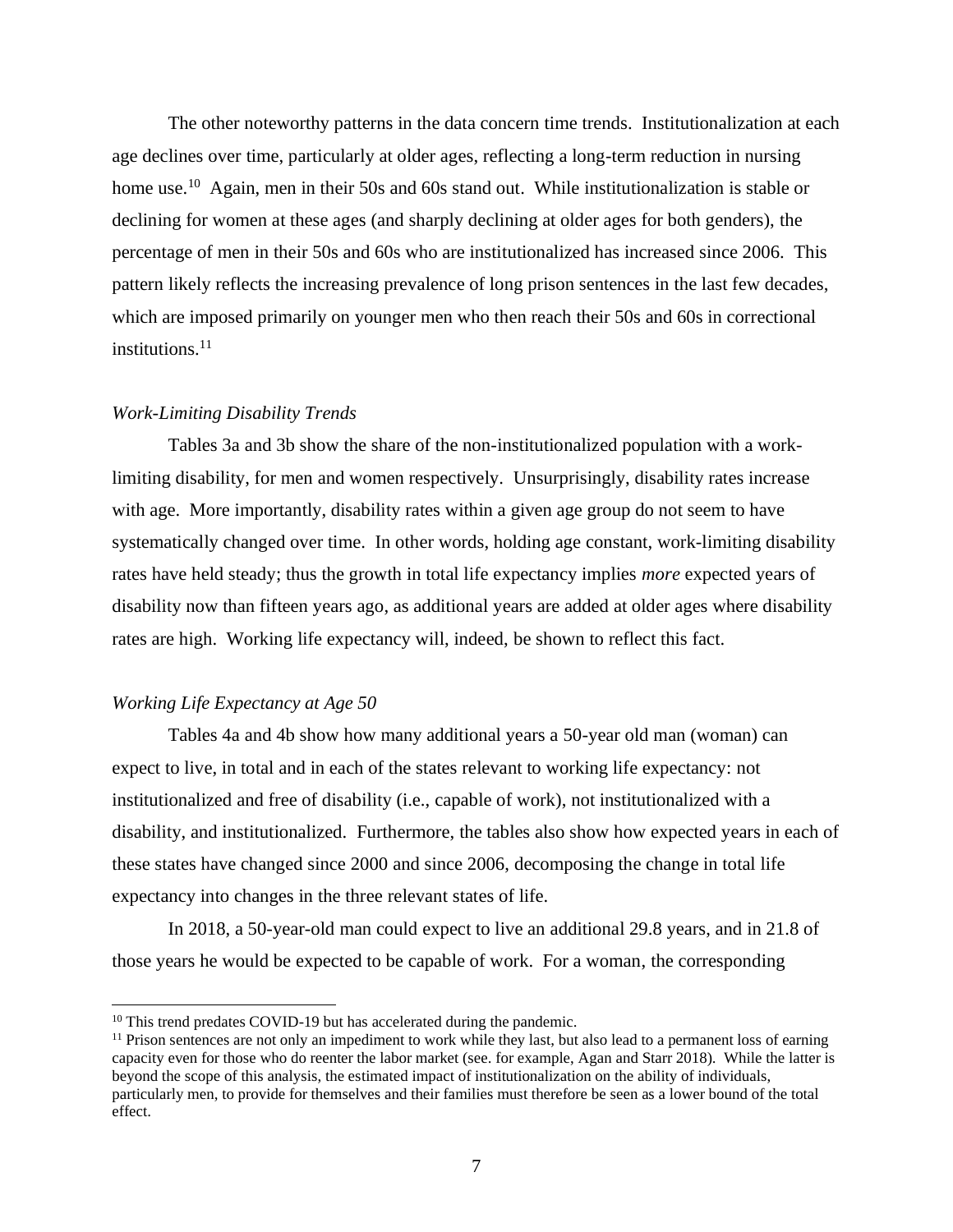numbers are 33.6 and 23.9. The remaining years are expected to be life in the community with some work-limiting disability, with only about half a year in an institution.<sup>12</sup>

How have these expectations changed since 2006? Men (women) have gained 1.2 (1.0) years of total life expectancy over the time period. These years can be decomposed into 0.5 (0.6) years of work-capable life, 0.7 (0.7) years of life in the community with a disability, and slight declines in years of life in an institution (primarily among women, who have seen a decline of 0.23 years of expected life in this state). Thus, every year of added life is approximately evenly divided between work-capable and work-incapable.<sup>13</sup>

This pattern is very different from trends in the preceding period, from 2000 to 2006. In the earlier period, total life expectancy rose more in six years than it did in the 12 years between 2006 and 2018. The difference in the evolution of disability-free life expectancy is even more stark: between 2000 and 2006, expected years with a disability rose only by about one quarter of a year compared with 1.5 years of total life, unlike the latter period where over half of additional years of expected life were years with a disability.

Nevertheless, on their face, the absolute numbers in Tables 4a and 4b may seem encouraging. While only about half of the additional year of life gained since 2006 is time that can be used for work, even this slow progress still means that the average person can work until their early 70s. However, the average does not tell the full story: certain groups have made more progress than others, and even within groups a substantial share of individuals may not be able to work as long as the average group member. The next section explores heterogeneity in working life expectancy to get at these disparities.

#### **Heterogeneity in Working Life Expectancy**

Tables 5a and 5b show the percentage of the non-institutionalized population with a work-limiting disability for each demographic group at ages 50-64. Disability rates have

<sup>&</sup>lt;sup>12</sup> This estimate is slightly lower than the estimate in Hurd, Michaud, and Rohwedder (2017) of an average of 272 nights, or 0.75 years, in a nursing home for individuals ages 57-61. The difference is likely accounted for by the older ages of individuals in that study versus the current one and the earlier time period of that previous study, which included years 1992-2010. Indeed, looking at women in 2006 in Table 4b yields an estimate very close to the previous study's.

<sup>&</sup>lt;sup>13</sup> As expected, using an alternative definition of work-limiting disability that omits the question "are you limited in any way because of physical, mental, or emotional problems?" results in more of the additional years of life being healthy and fewer being years with a disability, although the differences are small. The qualitative patterns are robust to using this alternative definition. See Appendix Tables A1a and A1b.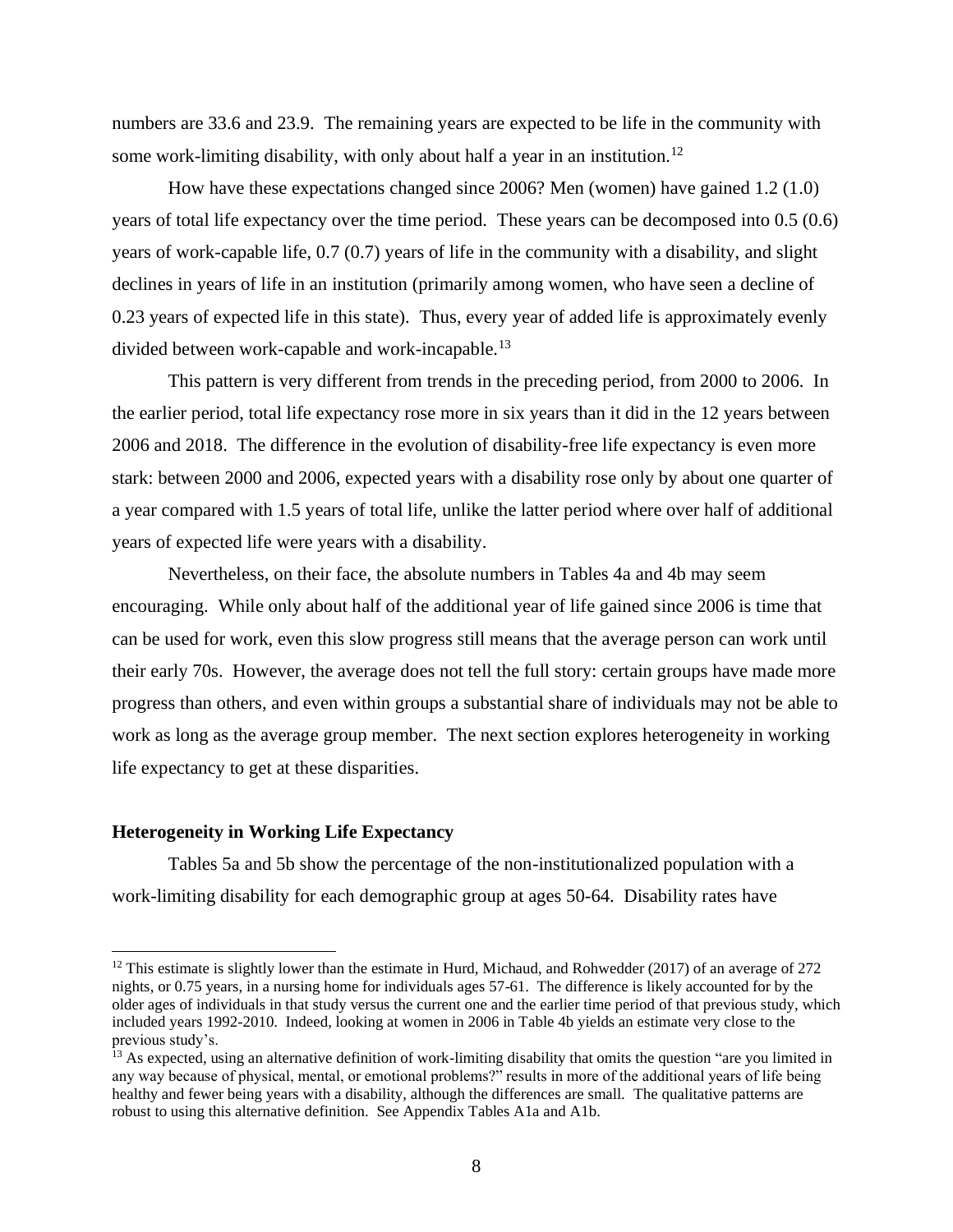increased for every gender, race, and education group over the sample period.<sup>14</sup> Disability rates will be joined with mortality estimates to form working life expectancy.

The analysis now turns to estimating total life expectancy for each demographic group. The top panels of Tables 7a and 7b show, for men and women at age 50, the number of years an individual of each race-education group can expect to live.<sup>15</sup> All of the groups experienced gains in life expectancy between 2006 and 2018. These gains ranged from small (low-education white women and men gained only about half a year) to large (Black men with high education and Black women with low education had gains of over two years).<sup>16</sup>

The modest gains by low-education whites are emblematic of the opioid epidemic, and "deaths of despair" more generally, which have been particularly devastating among low-SES whites. In contrast, high-education whites experienced more robust gains in life expectancy over the analysis period. The lack of systematic patterns by SES among Black individuals echoes similarly disparate results in other recent work (Leive and Ruhm 2021 and Wettstein et al. 2021).

In contrast to total life expectancy, where all groups saw at least nominal improvement over the past two decades, working life expectancy displays qualitative differences across groups. The bottom panels of Tables 7.1 and 7.2 show the additional years of working life that individuals of each demographic group can expect at each year between 2006 and 2018. Examining the differences between 2006 and 2018 gives a sense of these disparities, with higheducation white women gaining 1.4 years of expected work capacity, while Black men with low education had 1.4 *fewer* years of expected work capacity at the end of the period than at the beginning.

<sup>14</sup> How can this finding be reconciled with the relatively stable rates of disability in Tables 3a and 3b? The explanation rests on the fact that the 50-64-year-old group, as a whole, has grown older over time. Table 6 shows the average age of this group, by gender. The population of those who might conceivably work longer has gotten 0.7 and 0.6 years older, for men and women respectively. This increase in average age, while generally small, has likely led to increases in work-limiting disability in the older working-age population for all the demographic groups.

 $<sup>15</sup>$  The patterns of working life expectancy are generally similar when using the more restrictive definition of work-</sup> limiting disability that does not consider those who answer the question "are you limited in any way because of physical, mental, or emotional problems?" as having a work-limiting disability. As expected, working life expectancy is higher under this definition, but trends over time and across demographic groups are qualitatively similar. See Appendix Tables A2a and A2b.

<sup>&</sup>lt;sup>16</sup> These groups also had the lowest and highest average annual gains in life expectancy over the period. Loweducation white men and women gained  $0.05$  ( $p=0.021$ ) and  $0.02$  (not significantly different from 0) years of expected life per year. In contrast, Black men with above-median education gained 0.18 (p<0.001) years of expected life per year, on average, between 2006 and 2018. The corresponding number for below-median education Black women was  $0.16$  (p<0.001).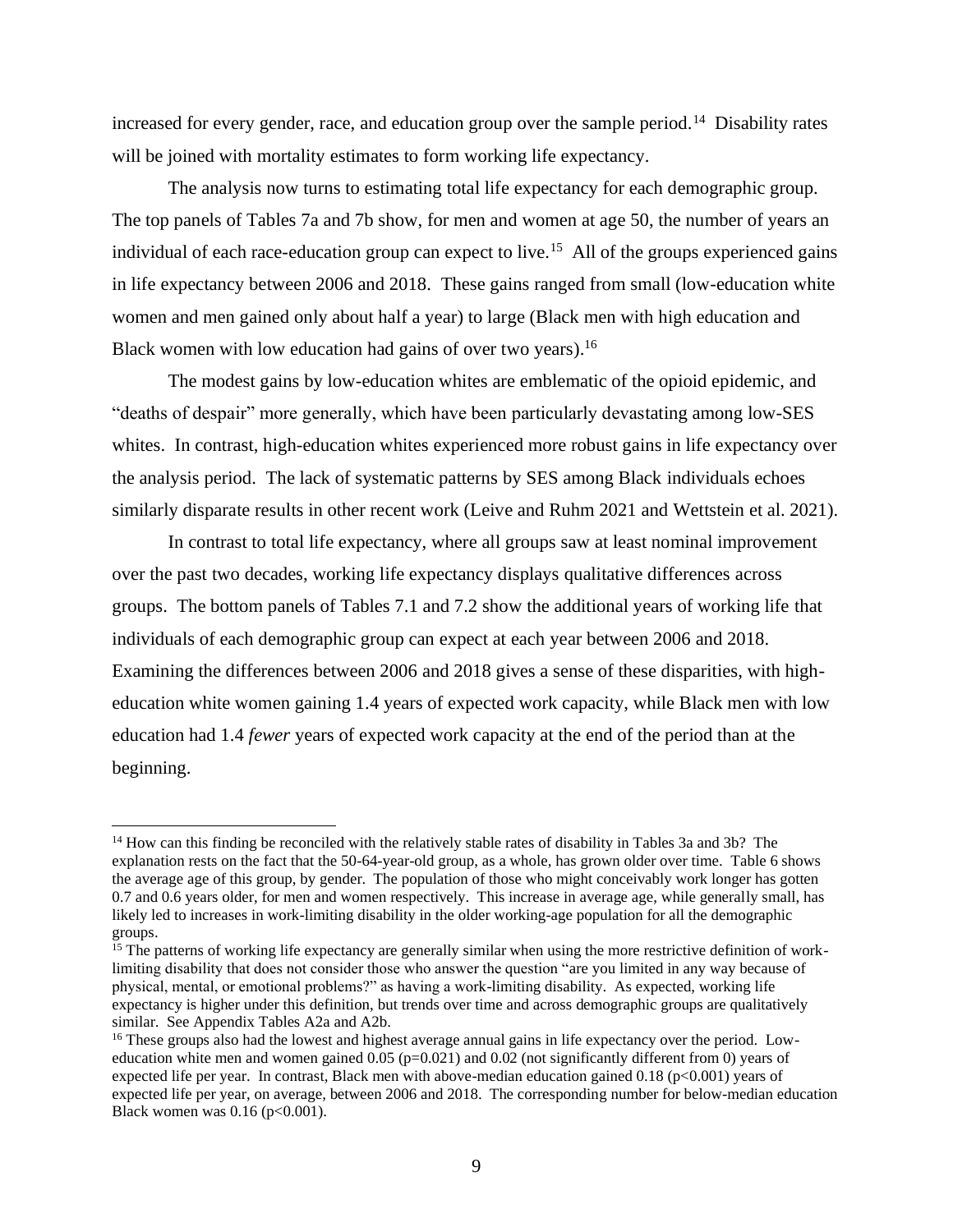Just looking at the change between 2006 and 2018 is noisy, especially for Black groups due to small sample sizes. Hence, Figure 1 shows the average annual change in working life expectancy over the analysis period for each group.<sup>17</sup> A stark divide is apparent: Both higheducation Black and whites individuals experienced an increase of about 0.1 years of working life expectancy per year on average. A similar improvement was seen for Black women with low education. However, the other low-education groups saw no annual improvement, on average, in working life expectancy.

The lack of growth in working life expectancy for most low-education groups means that, even as their total life expectancy has improved, their ability to work longer has not. In particular, low-education Black men begin and end the period with roughly the same low working life expectancy at age 50; the average member of this group will not be able to work past age 63. This lack of progress is, in fact, a step back in terms of retirement security, since the inability to work to a later age is now accompanied by a need to finance a longer retirement.

## *Simulating How Long Different Individuals Can Work*

To more fully explore how long different types of people can work, the analysis uses the estimated life, institutionalization, and work-limiting disability tables to track how ability to work declines with age using the most recent data, from 2018. Figures 2a and 2b show the estimated share of individuals in each group who will be unable to work to each age. The figure is generated by simulating the experience of 100,000 individuals of each demographic group who are capable of work at age 50. As these simulated individuals age, more and more of them die, enter institutions, or develop work-limiting disabilities.<sup>18</sup>

<sup>&</sup>lt;sup>17</sup> This average is calculated using an OLS regression with a linear term in year, with each year-demographic group considered as a single observation. This calculation does not account for the fact that each such working life expectancy estimate is itself an estimate. With this caveat, the simple average improvement is highly statistically significant for all the high-education groups, besides Black men for whom the change is marginally significant ( $p<0.08$ ). The positive slope for low-education Black women is also highly significant ( $p<0.001$ ).

 $18$  The simulation accounts for the fact that while death is an absorbing state, institutionalization and work-limiting disability are not. The ability to leave institutions is particularly important, considering the non-monotone relationship between age and disability among men, due to declining incarceration rates with age in their 50s and 60s. Thus, each individual in the simulation receives a single random draw between 0 and 1, which is compared to his cumulative survival probability to determine age of death; and a random draw for each age which is independently compared to the probability of being resident in the community without a work-limiting disability. However, this calculation assumes independence within individual across years in this latter probability. This independence assumption is surely incorrect but is conservative in the following sense: it will overestimate the share of individuals who are capable of work, since each individual gets a new chance to leave the work-incapable state at each age.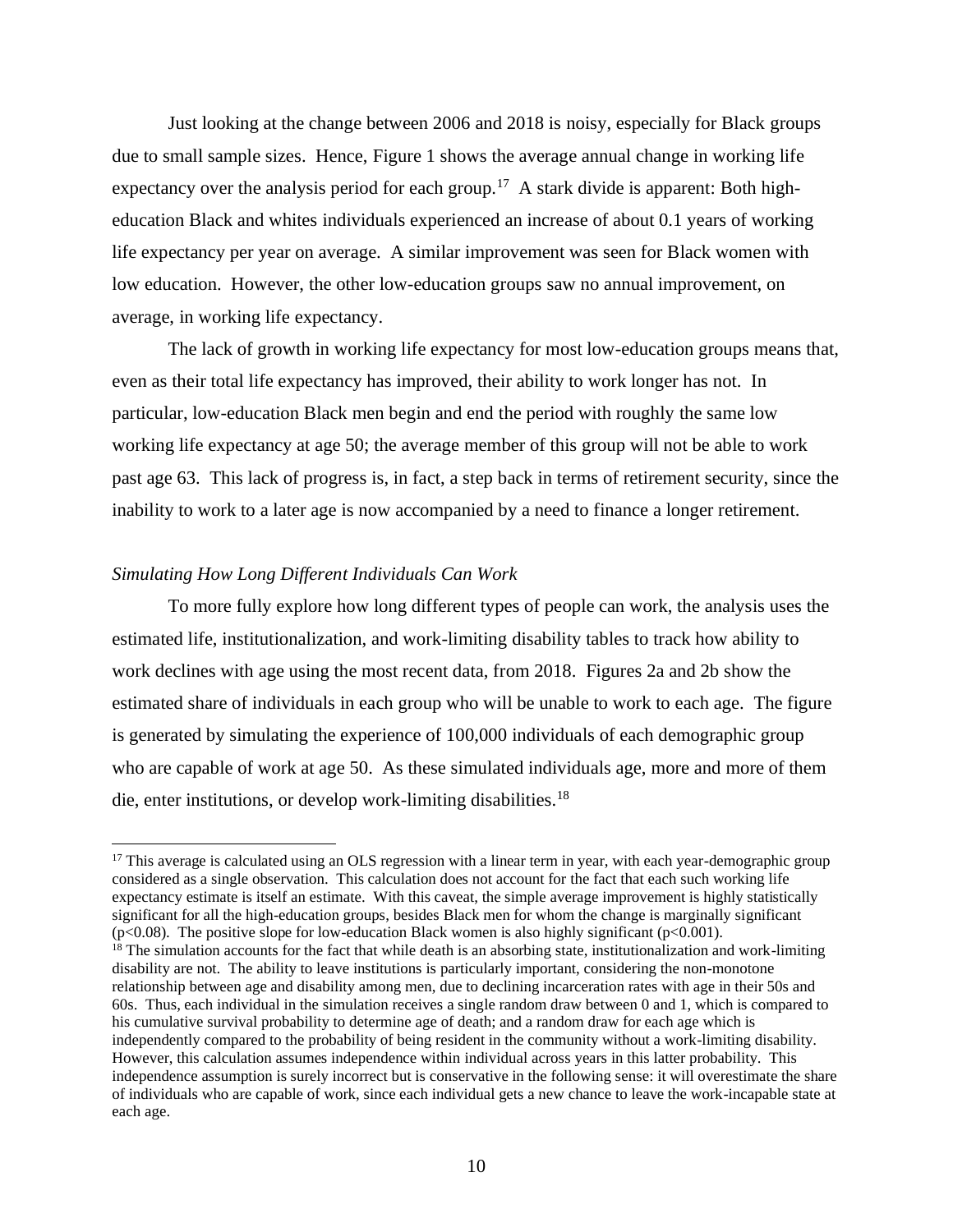The patterns of decline in work capability are starkly different across demographic groups, consistent with the estimates in Tables 7a and 7b. For example, of those capable of work at age 50, fully 81 percent of high-education white men will still be capable of work at age 70, the latest age for claiming Social Security. In contrast, only 19 percent of low-education Black men will have that capability.

The analysis above begs the question: if individuals are expected to work longer, how many of them will be unequal to the task? For example, the raising of the Social Security Full Retirement Age from 65 to 67 implied no loss of monthly benefits – for those who could postpone claiming by two years. What share of people in each demographic group would be able to postpone retirement by two years from age 62, the Early Eligibility Age?

To answer this question, the analysis builds on the estimated probabilities of mortality, institutionalization, and work-limiting disability at each age after age 50 in 2018. Using the same simulation approach described to generate Figures 2a and 2b, the analysis takes an individual at age 62 and calculates the probability that they will still be capable of work by age 64. Figure 3a shows the result of this exercise. Unsurprisingly, in the general population, only 7 percent of men and 4 percent of women would be forced to drop out of the labor force by death, institutionalization, or disability by age 64. However, the picture is much less rosy when considering those with low education and Black individuals. Among those with low education, over 10 percent of each group would be unable to work even to age 64 (except for low-education white women for whom the share is 7 percent). Similarly, among Black individuals, the different gender and education groups have a greater than 10 percent chance of being unable to work until 64, except for high-education Black women (for whom the share is 6 percent).

The intersection of the two most disadvantaged groups is, unsurprisingly, the least likely to be capable of working to age 64. Sixteen percent of low-education Black women capable of work at age 62 will no longer be able to work by age 64. For low-education Black men, almost a quarter of those capable of work at  $62$  will no longer be capable two years later.<sup>19</sup> Thus substantial shares of the Black population, particularly men, cannot be expected to work much later than age 62.

 $19$  Recall that even the average individual in the latter group cannot work to age 64; their working life expectancy is 63.4 at age 50. The 24 percent in Figure 3a is conditional on still being alive and capable of work at age 62.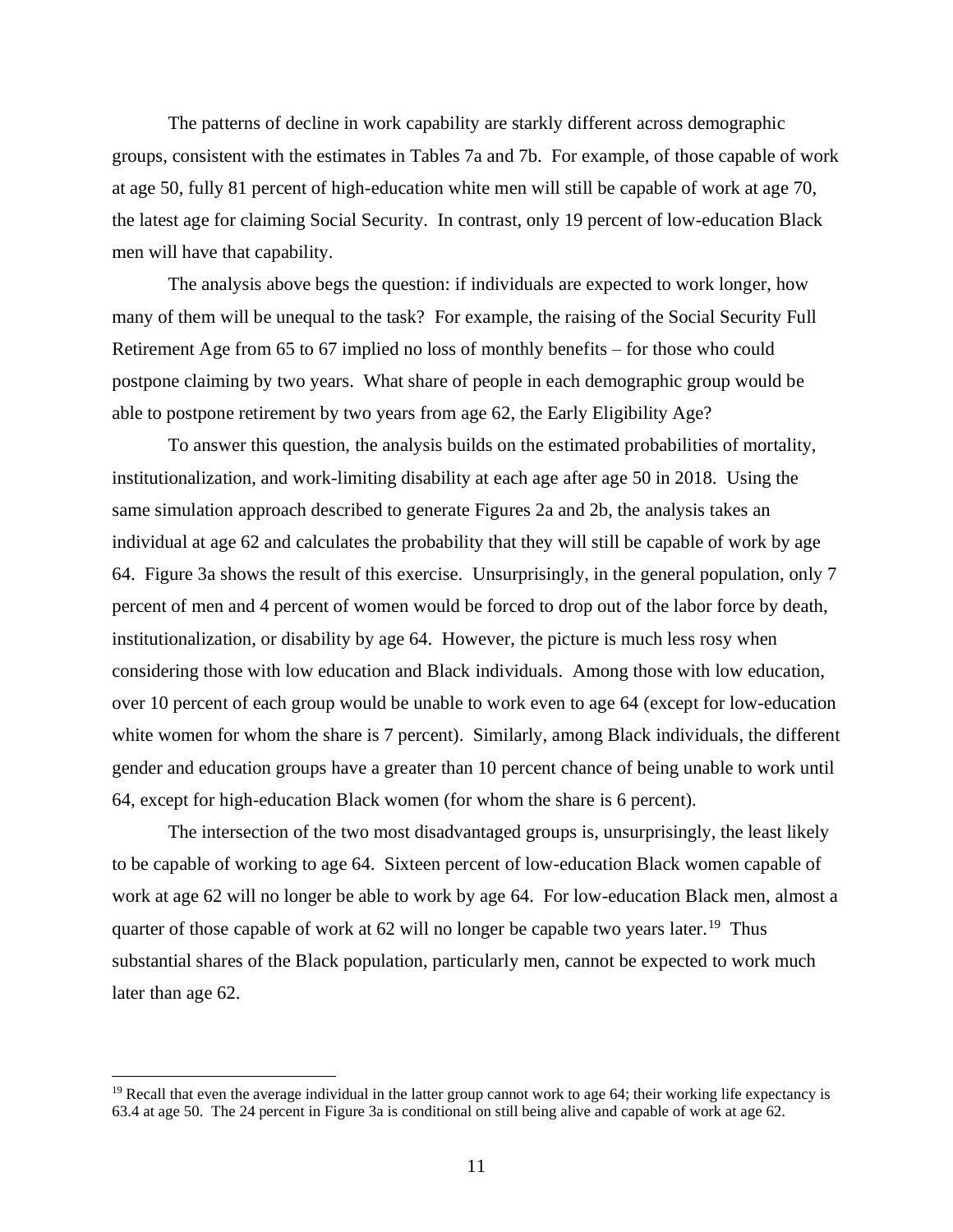Looking beyond age 64, outcomes continue to look grim for Black and low-education groups – particularly low-education Black individuals. Figure 3b shows that around a quarter of low-education white men who can work at 62 will not be capable of working to the Full Retirement Age (FRA) of 67. A similar share of high-education Black men will be in the same predicament. Strikingly, more than half of low-education Black men capable of work at age 62 will prove incapable of working to the FRA. When it comes to working until the maximal claiming age of 70, Figure 3c shows that only high-education whites will not experience rates of inability to work in excess of 20 percent. Among all other groups of both genders, of those who can work at age 62, more than a quarter will not be able to work until age 70. For low-education Black men, this share exceeds three quarters.

#### **Conclusion**

Both life expectancy and expected years of disability-free life had been trending up in the United States for decades until 2010. The resulting need to fund a longer retirement was met by calls to work longer, and the expanding capacity to work longer justified those calls. However, in the last fifteen years, slowing declines in mortality have coincided with negative health trends, raising the possibility of *even slower* growth in working life expectancy. A crucial question, then, is whether working longer is even possible for many people?

To answer that question, policymakers need to know whether individuals are physically capable of working: are they alive, in the community, and not encumbered by work-limiting disabilities? The analysis presented here shows that improvement in life expectancy has moderated since 2006, while improvement in working life expectancy has slowed even more, such that every year of life expectancy gained is associated with only about half a year of work capacity.

When looking across demographic groups, the picture is more concerning. The population-level gain, however modest, is driven almost entirely by high-education groups (although low-education Black women have seen similar growth). As a result, a large share of those with less than median education will not be able to work even two years beyond the early eligibility age for Social Security, even if they managed to work to 62. This problem is particularly acute among low-education Black men, who had very low working life expectancies

12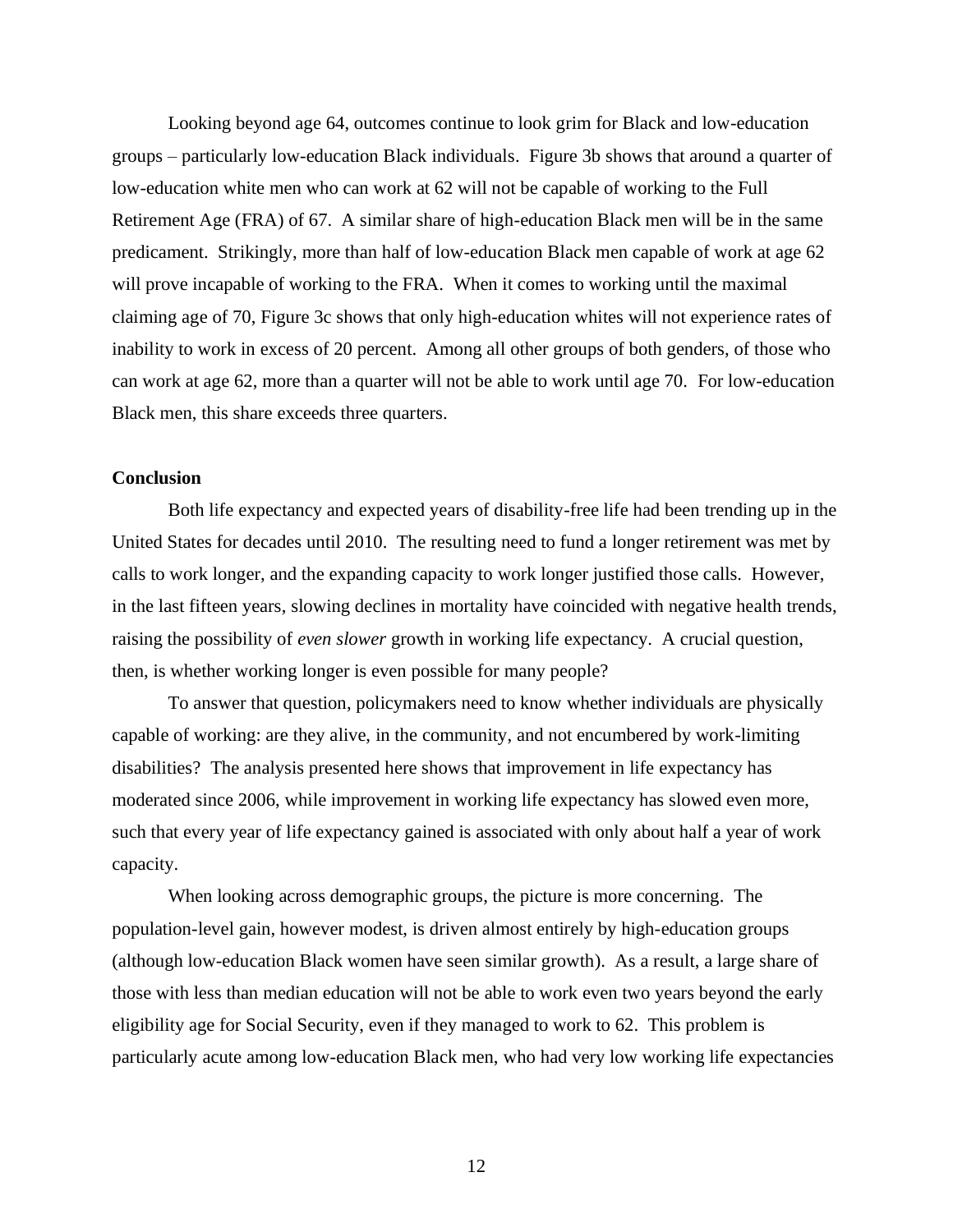in 2006 and experienced no improvement in the past fifteen years. A majority of this group will be incapable of work to the FRA.

In thinking of solutions for inadequate retirement savings, working longer may be a fine response for those with more education, but Black and low-education individuals, who are the least likely to have sufficient savings, are also the least well-positioned to work longer.<sup>20</sup> They would also be the groups most vulnerable to further increases in Social Security's eligibility age thresholds. New solutions for these groups need to account for their high probability of not being physically capable of extending their working lives.

<sup>20</sup> Munnell, Hou, and Sanzenbacher (2018).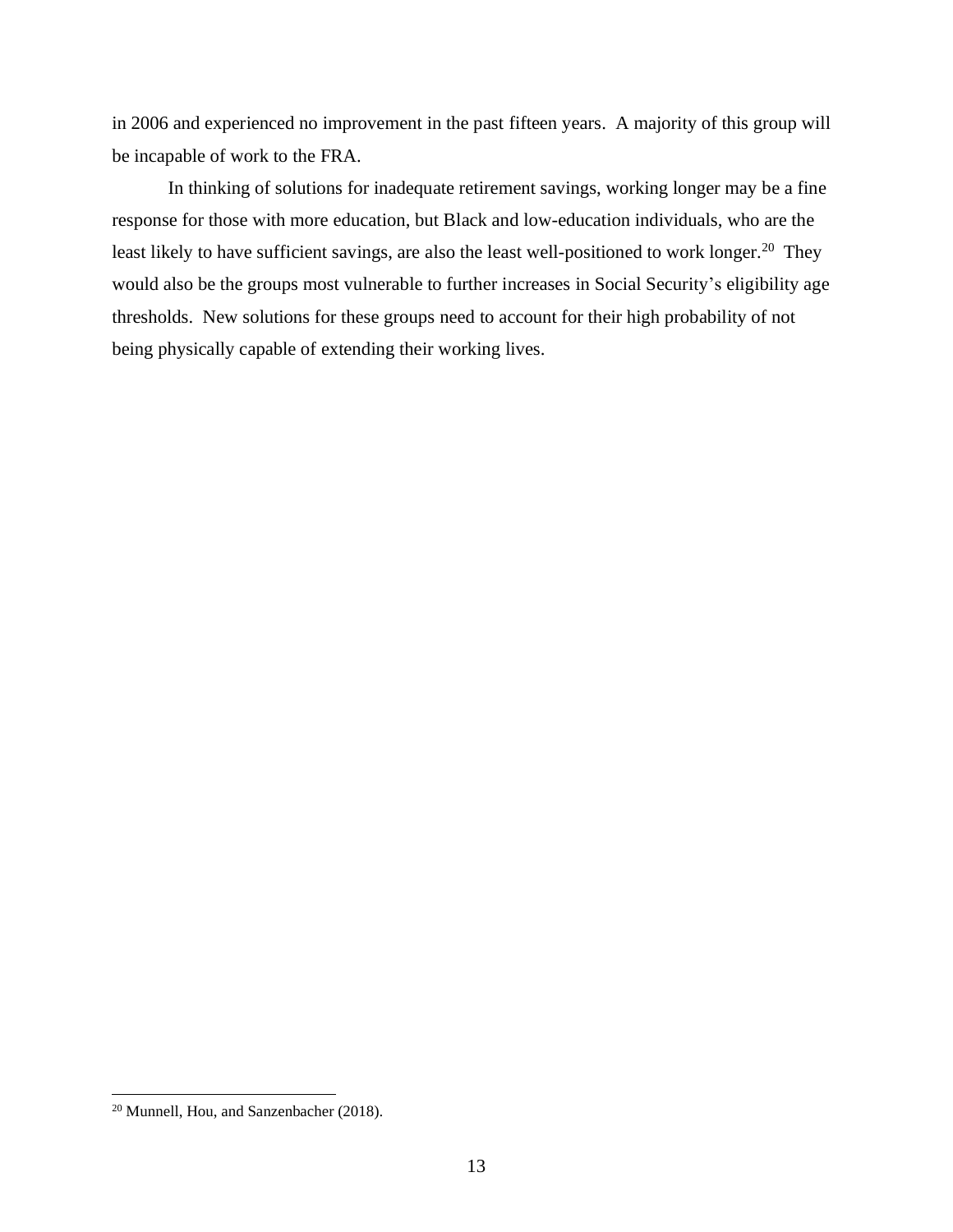# **Tables and Figures**

Table 1a. *Period and Cohort Life Expectancy at Age 50 for Males, 2006-2018*

| Year | Period LE | <b>Cohort LE</b> |
|------|-----------|------------------|
| 2006 | 28.59     | 30.81            |
| 2010 | 29.33     | 31.11            |
| 2014 | 29.66     | 31.40            |
| 2018 | 29.77     | 31.73            |

Table 1b. *Period and Cohort Life Expectancy at Age 50 for Females, 2006-2018*

| Year | Period LE | <b>Cohort LE</b> |
|------|-----------|------------------|
| 2006 | 32.52     | 34.55            |
| 2010 | 33.03     | 34.85            |
| 2014 | 33.38     | 35.13            |
| 2018 | 33.56     | 35.41            |

*Source:* Authors' calculations using *American Community Survey* (ACS) (2006-2018) and *National Vital Statistics System* (NVSS) (2006-2018).

| Table 2a. Percentage of Male Population Institutionalized |  |  |  |
|-----------------------------------------------------------|--|--|--|
|-----------------------------------------------------------|--|--|--|

| Age group | 2006  | 2010  | 2014  | 2018  |
|-----------|-------|-------|-------|-------|
| 50-54     | 1.26% | 1.55% | 1.75% | 1.76% |
| 55-59     | 1.04  | 1.17  | 1.39  | 1.54  |
| $60 - 64$ | 1.00  | 1.02  | 1.07  | 1.27  |
| 65-69     | 1.23  | 1.06  | 1.17  | 1.26  |
| 70-74     | 1.60  | 1.37  | 1.39  | 1.37  |
| 75-79     | 2.65  | 2.05  | 1.77  | 1.95  |
| 80-84     | 4.52  | 3.50  | 3.16  | 2.78  |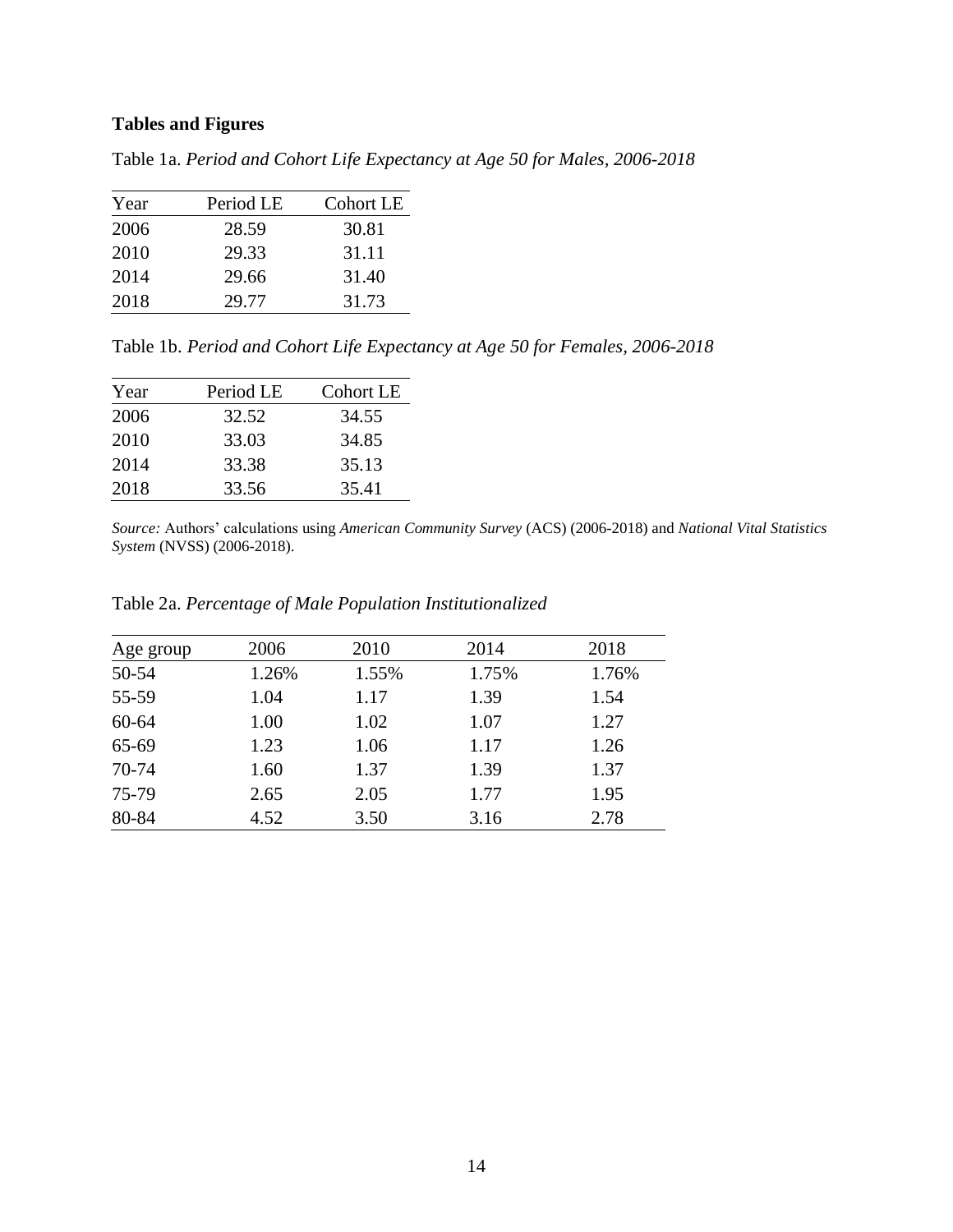| Age group | 2006  | 2010  | 2014  | 2018  |
|-----------|-------|-------|-------|-------|
| 50-54     | 0.30% | 0.28% | 0.29% | 0.33% |
| 55-59     | 0.39  | 0.32  | 0.36  | 0.33  |
| $60 - 64$ | 0.61  | 0.50  | 0.51  | 0.49  |
| 65-69     | 0.93  | 0.72  | 0.79  | 0.73  |
| 70-74     | 1.70  | 1.43  | 1.31  | 1.22  |
| 75-79     | 3.49  | 2.53  | 2.51  | 1.87  |
| 80-84     | 6.93  | 5.23  | 4.48  | 4.15  |

Table 2b. *Percentage of Female Population Institutionalized*

*Source:* Authors' calculations using ACS (2006-2018).

Table 3a. *Percentage of Non-Institutionalized Male Population with Limitation of Activity*

| Age group | 2006   | 2010   | 2014   | 2018   |
|-----------|--------|--------|--------|--------|
| 50-54     | 14.90% | 13.50% | 14.19% | 14.49% |
| 55-59     | 16.96  | 17.92  | 17.64  | 19.41  |
| $60 - 64$ | 22.94  | 23.52  | 21.73  | 21.85  |
| 65-69     | 21.49  | 23.25  | 24.94  | 23.77  |
| 70-74     | 27.09  | 25.54  | 25.64  | 28.32  |
| 75-79     | 31.93  | 30.65  | 28.64  | 30.39  |
| 80-84     | 40.70  | 39.38  | 38.54  | 43.05  |
|           |        |        |        |        |

Table 3b. *Percentage of Non-Institutionalized Female Population with Limitation of Activity*

| Age group | 2006   | 2010   | 2014   | 2018   |
|-----------|--------|--------|--------|--------|
| 50-54     | 15.80% | 16.00% | 15.05% | 15.24% |
| 55-59     | 20.23  | 21.77  | 20.59  | 20.21  |
| $60 - 64$ | 22.74  | 23.49  | 23.08  | 23.06  |
| 65-69     | 23.47  | 24.74  | 24.77  | 23.97  |
| 70-74     | 30.93  | 28.91  | 27.19  | 28.79  |
| 75-79     | 32.86  | 37.91  | 33.35  | 36.66  |
| 80-84     | 41.80  | 41.97  | 47.85  | 43.98  |

*Source:* Authors' calculations using *National Health Interview Survey* (NHIS) (2006-2018).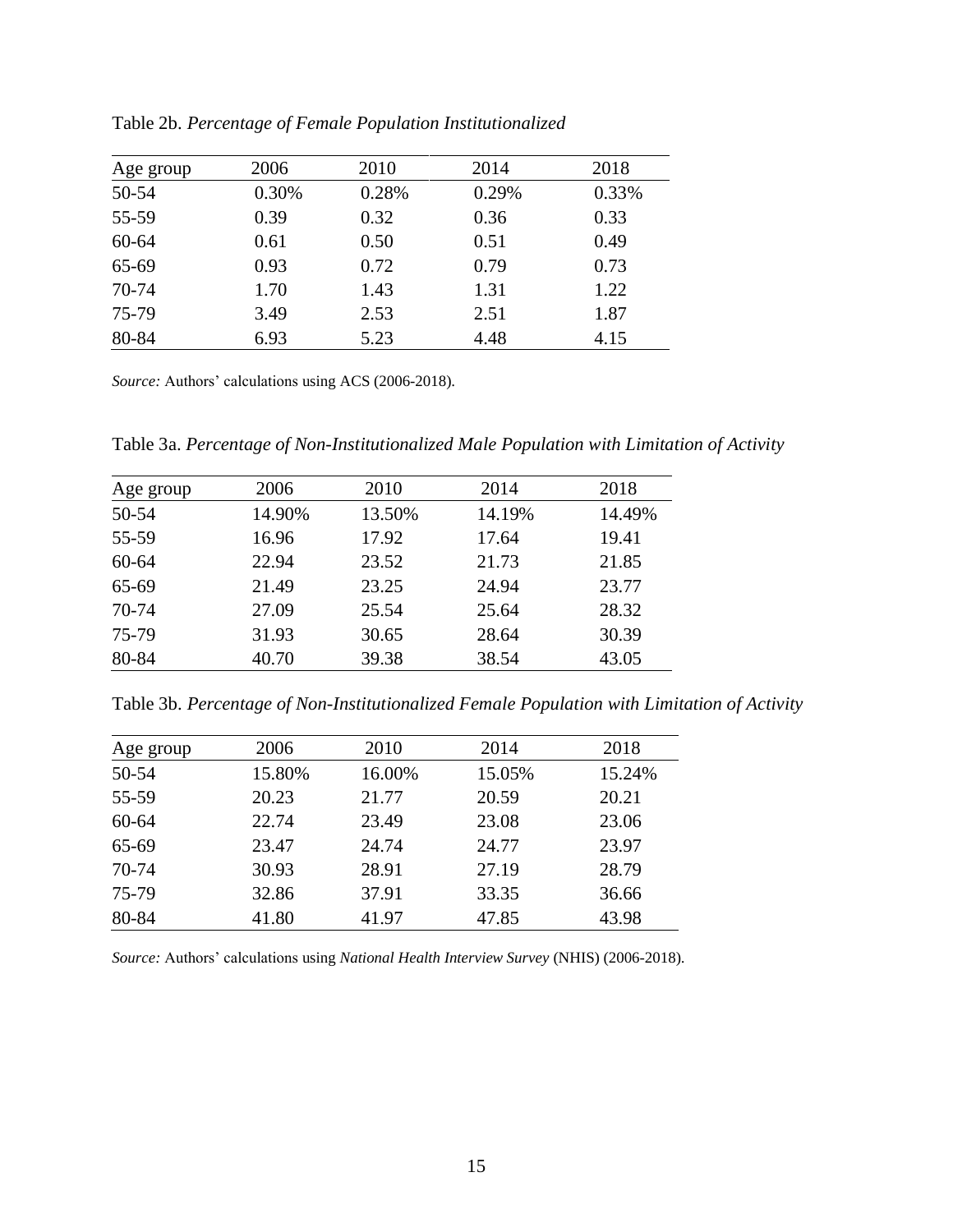|                     |       |       |       |           | Change              |      |
|---------------------|-------|-------|-------|-----------|---------------------|------|
| Expectation of life | 2000  | 2006  | 2018  | 2006-2018 | 2000-2006 2000-2018 |      |
| Total               | 27.00 | 28.59 | 29.77 | 1.18      | 1.59                | 2.77 |
| Free of disability  | 19.99 | 21.30 | 21.80 | 0.50      | 1.30                | 1.80 |
| With disability     | 6.53  | 6.77  | 7.46  | 0.69      | 0.24                | 0.93 |
| Institutionalized   | 0.47  | 0.52  | 0.51  | $-0.01$   | 0.05                | 0.04 |

Table 4a. *Expectations at Age 50 of Years Spent in Various States for Men*

Table 4b. *Expectations at Age 50 of Years Spent in Various States for Women*

|                     |       |       |       |           | Change |                     |
|---------------------|-------|-------|-------|-----------|--------|---------------------|
| Expectation of life | 2000  | 2006  | 2018  | 2006-2018 |        | 2000-2006 2000-2018 |
| Total               | 30.98 | 32.52 | 33.56 | 1.04      | 1.54   | 2.58                |
| Free of disability  | 22.00 | 23.26 | 23.85 | 0.60      | 1.26   | 1.85                |
| With disability     | 8.29  | 8.55  | 9.22  | 0.67      | 0.26   | 0.93                |
| Institutionalized   | 0.69  | 0.72  | 0.49  | $-0.23$   | 0.03   | $-0.20$             |

*Sources:* Authors' calculations using NHIS (2000-2018); ACS (2000-2018); and NVSS (2000-2018).

Table 5a*. Percentage of the Non-Institutionalized Male Population Ages 50-64 with Limitation of Activity, by Race and Education Group*

|      | White |                           | <b>Black</b>              |       |
|------|-------|---------------------------|---------------------------|-------|
| Year |       | Below median Above median | Below median Above median |       |
| 2006 | 23.4% | 12.6%                     | 30.7%                     | 19.3% |
| 2010 | 23.5  | 13.0                      | 31.1                      | 22.0  |
| 2018 | 24.6  | 13.5                      | 36.9                      | 22.0  |

Table 5b. *Percentage of the Non-Institutionalized Female Population Ages 50-64 with Limitation of Activity, by Race and Education Group*

|      | White |                           | <b>Black</b> |                           |
|------|-------|---------------------------|--------------|---------------------------|
| Year |       | Below median Above median |              | Below median Above median |
| 2006 | 24.6% | 14.5%                     | 30.1%        | 17.2%                     |
| 2010 | 24.7  | 16.0                      | 32.3         | 22.1                      |
| 2018 | 24.8  | 15.7                      | 33.9         | 19.4                      |

*Source:* Authors' calculations using NHIS (2000-2018).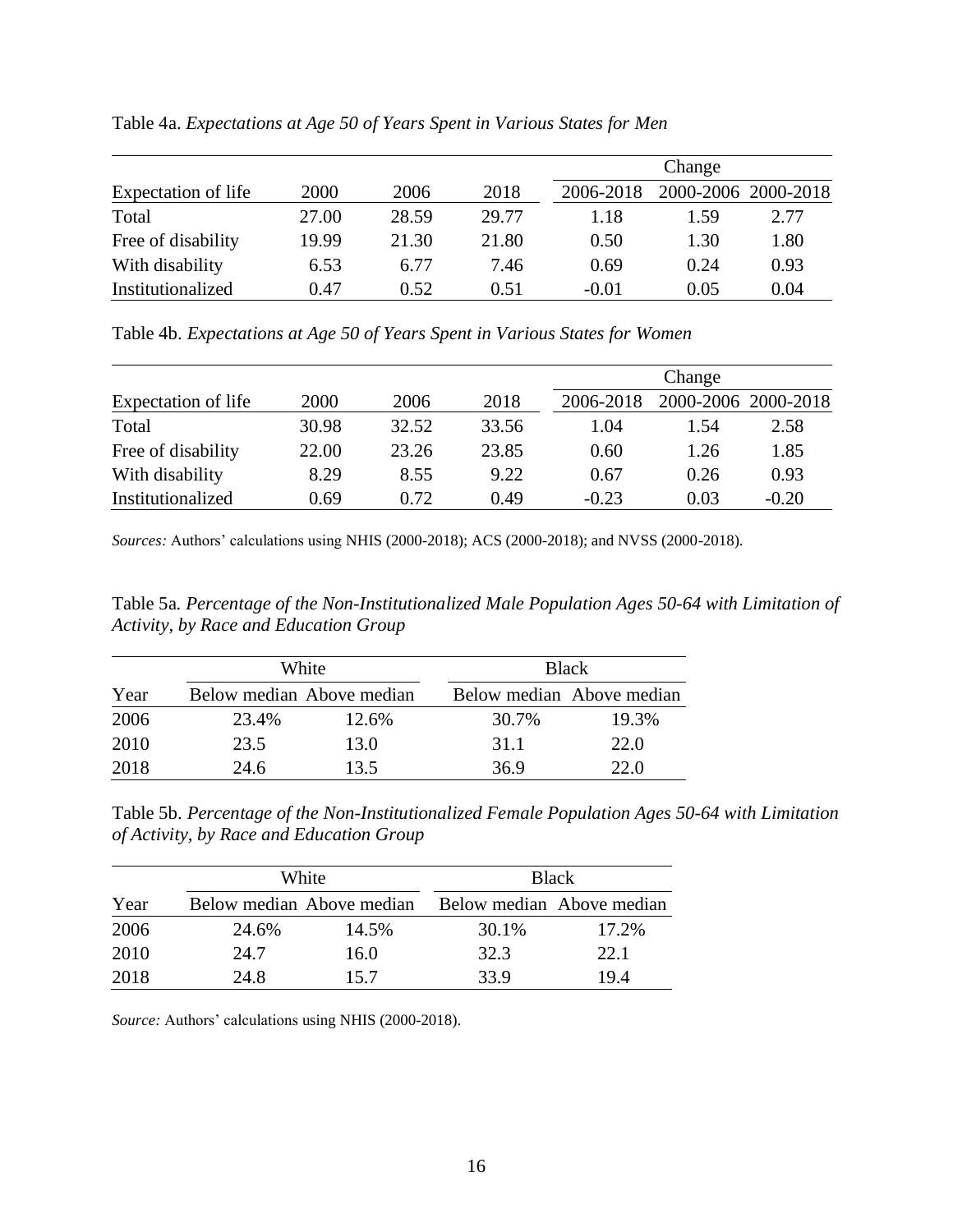|      |      | Average age |
|------|------|-------------|
| Year | Men  | Women       |
| 2006 | 56.2 | 56.3        |
| 2010 | 56.4 | 56.5        |
| 2018 | 56.9 | 56.9        |

Table 6. *Average Age and Race of Respondents Age 50-64 in Various NHIS Rounds*

*Source:* Authors' calculations using NHIS (2006-2018).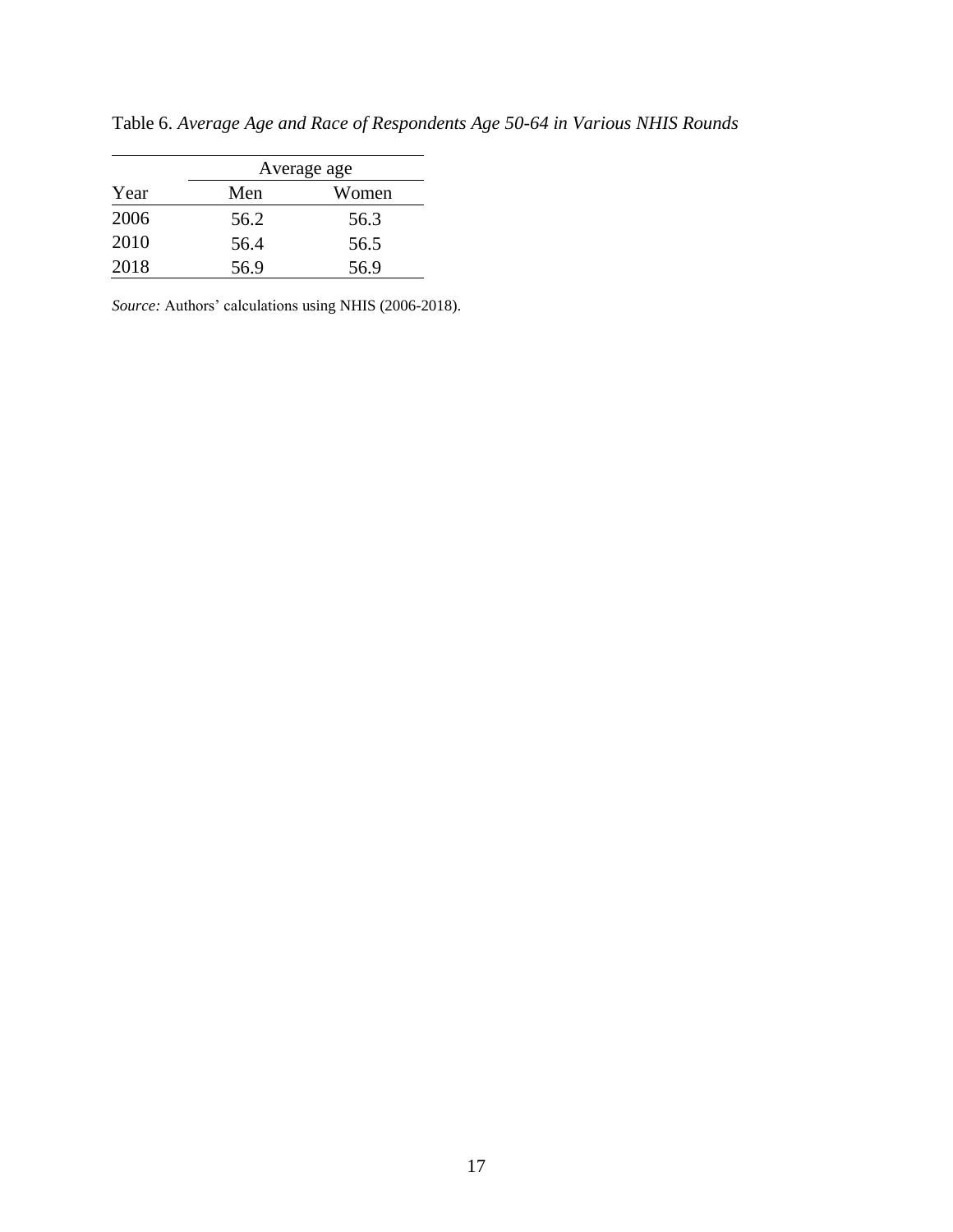|                         | White   |                           | <b>Black</b>        |              |  |
|-------------------------|---------|---------------------------|---------------------|--------------|--|
| Year                    |         | Below median Above median | <b>Below</b> median | Above median |  |
| Total life expectancy   |         |                           |                     |              |  |
| 2006                    | 26.60   | 30.91                     | 23.26               | 26.32        |  |
| 2007                    | 26.73   | 31.17                     | 23.46               | 26.77        |  |
| 2008                    | 26.57   | 31.33                     | 23.38               | 27.10        |  |
| 2009                    | 26.94   | 31.47                     | 23.49               | 27.58        |  |
| 2010                    | 27.31   | 31.50                     | 24.14               | 27.65        |  |
| 2011                    | 27.33   | 31.55                     | 24.42               | 27.93        |  |
| 2012                    | 27.36   | 31.82                     | 24.36               | 28.27        |  |
| 2013                    | 27.35   | 31.77                     | 24.36               | 28.34        |  |
| 2014                    | 27.38   | 31.89                     | 24.76               | 28.29        |  |
| 2015                    | 27.09   | 32.15                     | 24.29               | 28.84        |  |
| 2016                    | 27.24   | 32.07                     | 24.31               | 28.46        |  |
| 2017                    | 27.13   | 32.13                     | 24.40               | 28.39        |  |
| 2018                    | 27.15   | 32.34                     | 24.06               | 28.62        |  |
| 2006-2018 change        | 0.55    | 1.43                      | 0.80                | 2.30         |  |
| Working life expectancy |         |                           |                     |              |  |
| 2006                    | 18.95   | 24.25                     | 14.77               | 18.83        |  |
| 2007                    | 18.44   | 24.98                     | 13.37               | 18.46        |  |
| 2008                    | 18.46   | 24.70                     | 14.64               | 19.40        |  |
| 2009                    | 18.37   | 24.87                     | 13.22               | 20.04        |  |
| 2010                    | 19.14   | 25.17                     | 14.57               | 19.10        |  |
| 2011                    | 18.38   | 24.99                     | 13.08               | 19.95        |  |
| 2012                    | 18.93   | 25.16                     | 14.24               | 20.69        |  |
| 2013                    | 19.15   | 25.48                     | 15.35               | 20.56        |  |
| 2014                    | 19.04   | 25.50                     | 14.46               | 20.14        |  |
| 2015                    | 18.73   | 25.78                     | 14.69               | 21.32        |  |
| 2016                    | 18.79   | 25.39                     | 14.53               | 19.59        |  |
| 2017                    | 18.80   | 25.11                     | 14.48               | 19.78        |  |
| 2018                    | 18.51   | 25.44                     | 13.39               | 19.67        |  |
| 2006-2018 change        | $-0.44$ | 1.19                      | $-1.38$             | 0.84         |  |

Table 7a. *Total Life Expectancy and Working Life Expectancy for Males at Age 50, by Education and Race*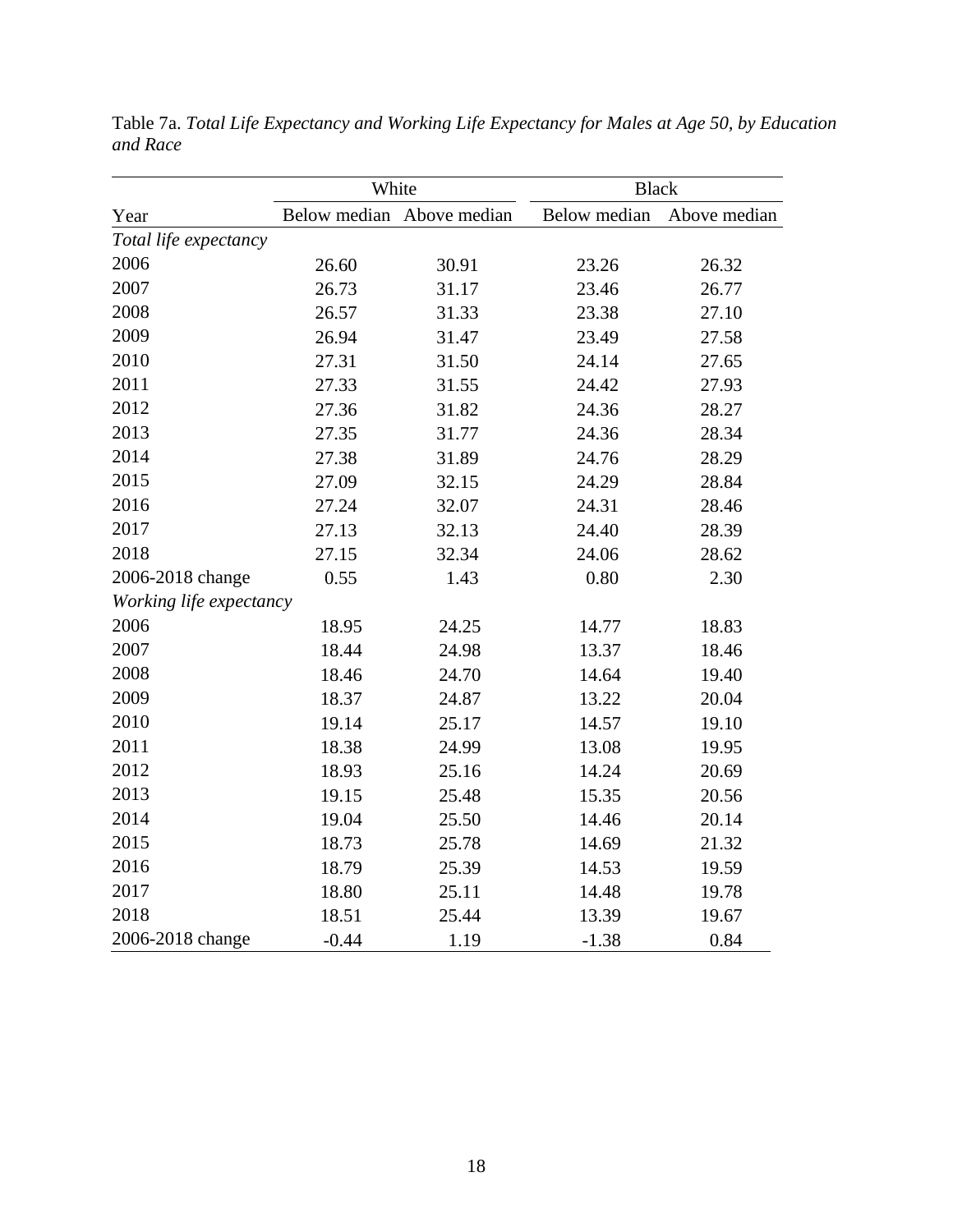|                         |              | White        | <b>Black</b> |              |  |
|-------------------------|--------------|--------------|--------------|--------------|--|
| Year                    | Below median | Above median | Below median | Above median |  |
| Total life expectancy   |              |              |              |              |  |
| 2006                    | 31.20        | 33.78        | 28.74        | 30.47        |  |
| 2007                    | 31.44        | 34.03        | 29.34        | 30.57        |  |
| 2008                    | 31.14        | 34.15        | 29.07        | 31.08        |  |
| 2009                    | 31.57        | 34.37        | 29.15        | 31.55        |  |
| 2010                    | 31.63        | 34.12        | 29.89        | 31.28        |  |
| 2011                    | 31.66        | 34.25        | 30.35        | 31.17        |  |
| 2012                    | 31.67        | 34.36        | 30.41        | 31.93        |  |
| 2013                    | 31.60        | 34.43        | 30.35        | 31.57        |  |
| 2014                    | 31.70        | 34.60        | 30.51        | 31.81        |  |
| 2015                    | 31.31        | 34.71        | 30.61        | 31.73        |  |
| 2016                    | 31.59        | 34.72        | 30.43        | 31.76        |  |
| 2017                    | 31.47        | 34.70        | 30.54        | 31.93        |  |
| 2018                    | 31.57        | 34.91        | 30.82        | 32.08        |  |
| 2006-2008 change        | 0.37         | 1.13         | 2.08         | 1.61         |  |
| Working life expectancy |              |              |              |              |  |
| 2006                    | 21.28        | 25.58        | 16.34        | 21.56        |  |
| 2007                    | 21.46        | 25.32        | 15.58        | 19.90        |  |
| 2008                    | 20.14        | 25.68        | 15.63        | 20.72        |  |
| 2009                    | 21.19        | 25.70        | 16.37        | 20.71        |  |
| 2010                    | 21.34        | 25.72        | 16.69        | 20.63        |  |
| 2011                    | 21.10        | 25.20        | 16.46        | 20.85        |  |
| 2012                    | 21.86        | 26.08        | 17.08        | 21.38        |  |
| 2013                    | 20.96        | 25.71        | 17.49        | 22.20        |  |
| 2014                    | 21.40        | 26.01        | 16.50        | 20.96        |  |
| 2015                    | 20.82        | 26.33        | 17.18        | 21.95        |  |
| 2016                    | 21.25        | 26.26        | 17.66        | 22.22        |  |
| 2017                    | 20.61        | 26.44        | 17.18        | 21.64        |  |
| 2018                    | 21.03        | 26.94        | 16.66        | 22.24        |  |
| 2006-2008 change        | $-0.25$      | 1.36         | 0.32         | 0.68         |  |

Table 7b. *Total Life Expectancy and Working Life Expectancy for Females at Age 50, by Education and Race*

*Sources:* Authors' calculations using NHIS (2000-2018); ACS (2000-2018); and NVSS (2000-2018).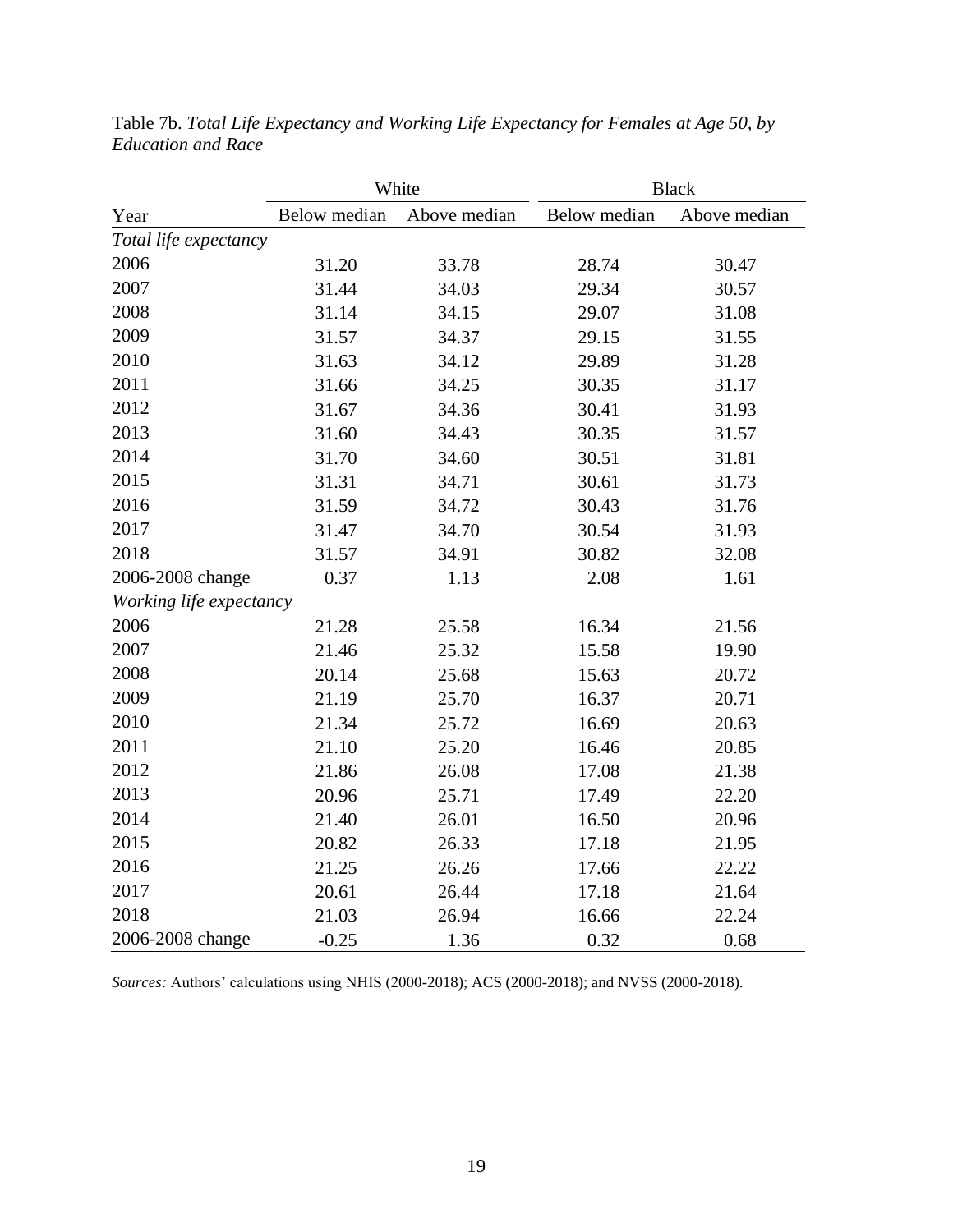



Note: Solid bars are significantly different from 0 at the 10-percent level. *Sources:* Authors' calculations using NHIS (2000-2018); ACS (2000-2018); and NVSS (2000-2018).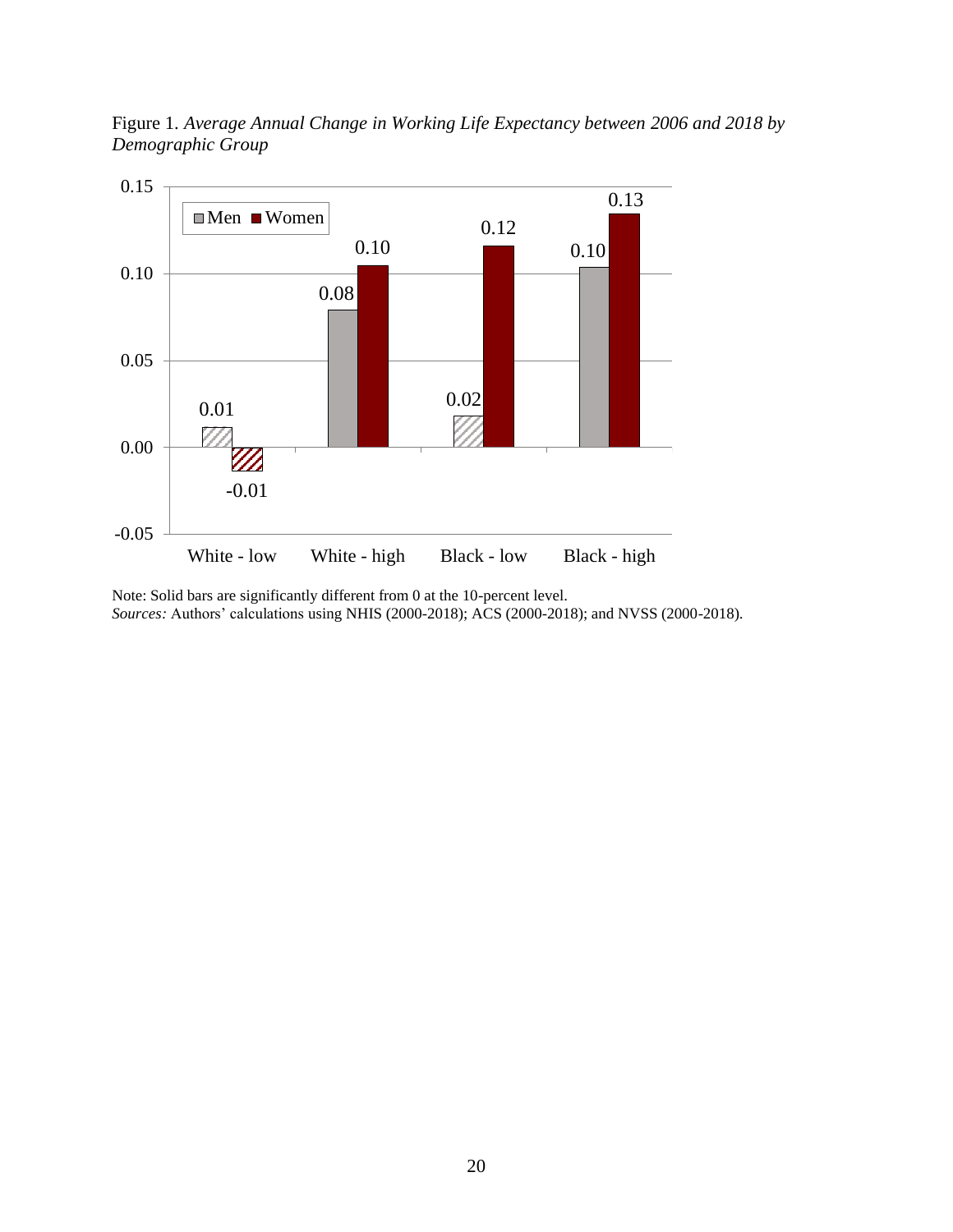Figure 2a. *Fraction of Men Capable of Work at Age 50 Who Can Still Work at Future Ages, by Race and SES*



Figure 2b. *Fraction of Women Capable of Work at Age 50 Who Can Still Work at Future Ages, by Race and SES*



Note: Based on 100,000 simulations for each group. *Sources:* Authors' calculations using NHIS (2000-2018); ACS (2000-2018); and NVSS (2000-2018).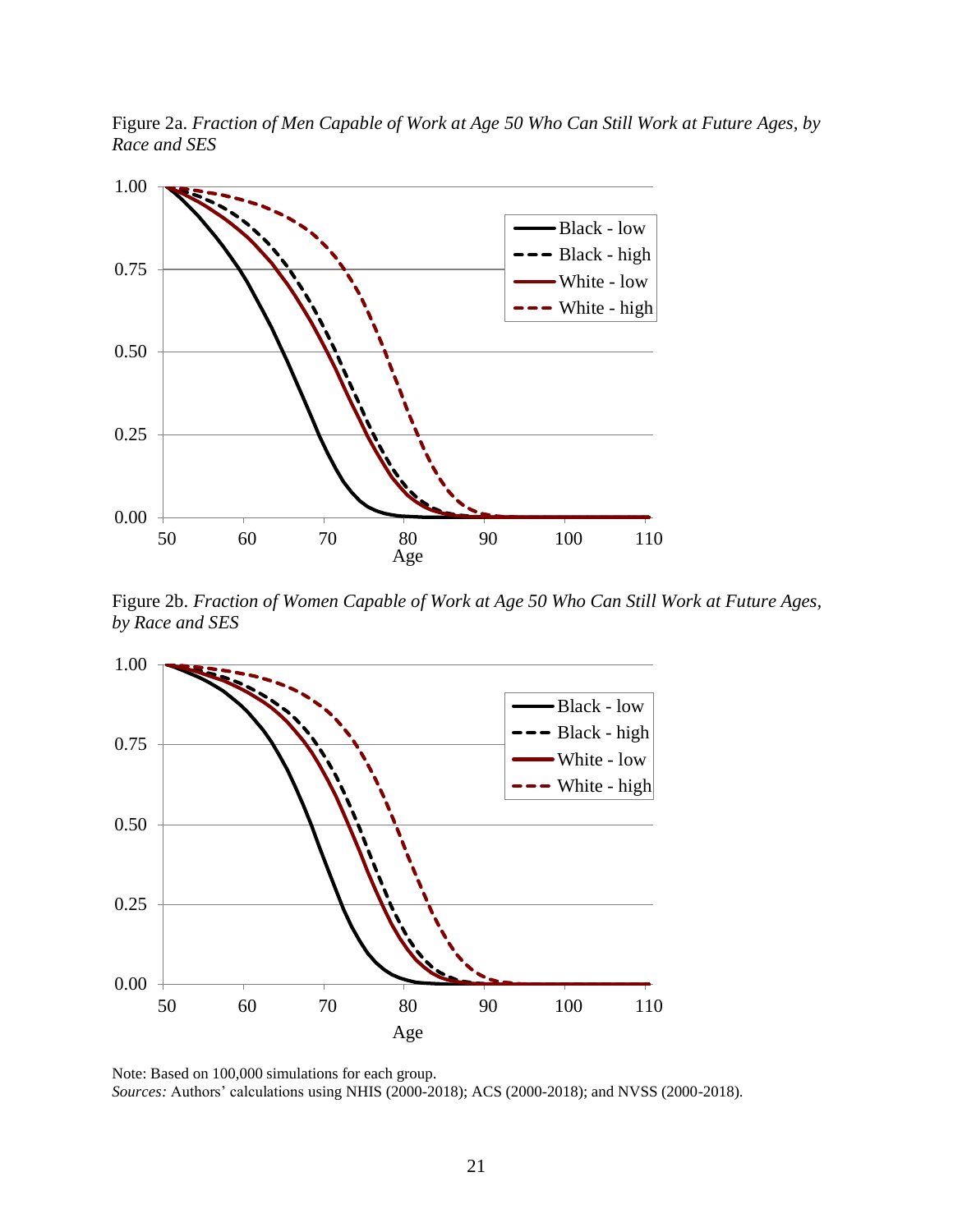Figure 3a. *Percentage of Individuals Capable of Work at Age 62 Who Will Not be Capable by Age 64, by Demographic Group*



Figure 3b. *Percentage of Individuals Capable of Work at Age 62 Who Will Not Be Capable by Age 67, by Demographic Group*

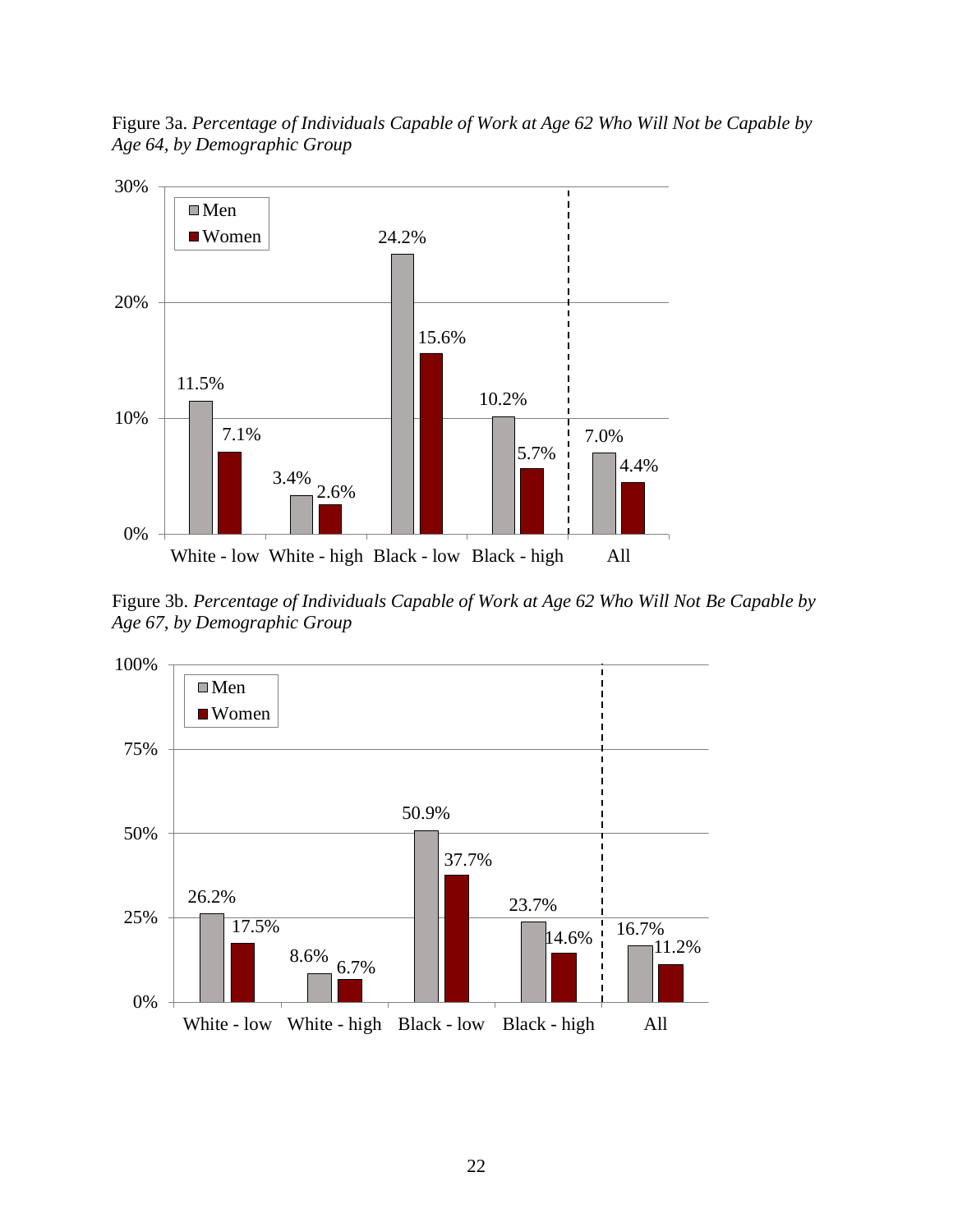Figure 3c. *Percentage of Individuals Capable of Work at Age 62 Who Will Not Be Capable by Age 70, by Demographic Group*



Note: Based on 100,000 simulations for each group. *Source:* Authors' calculations.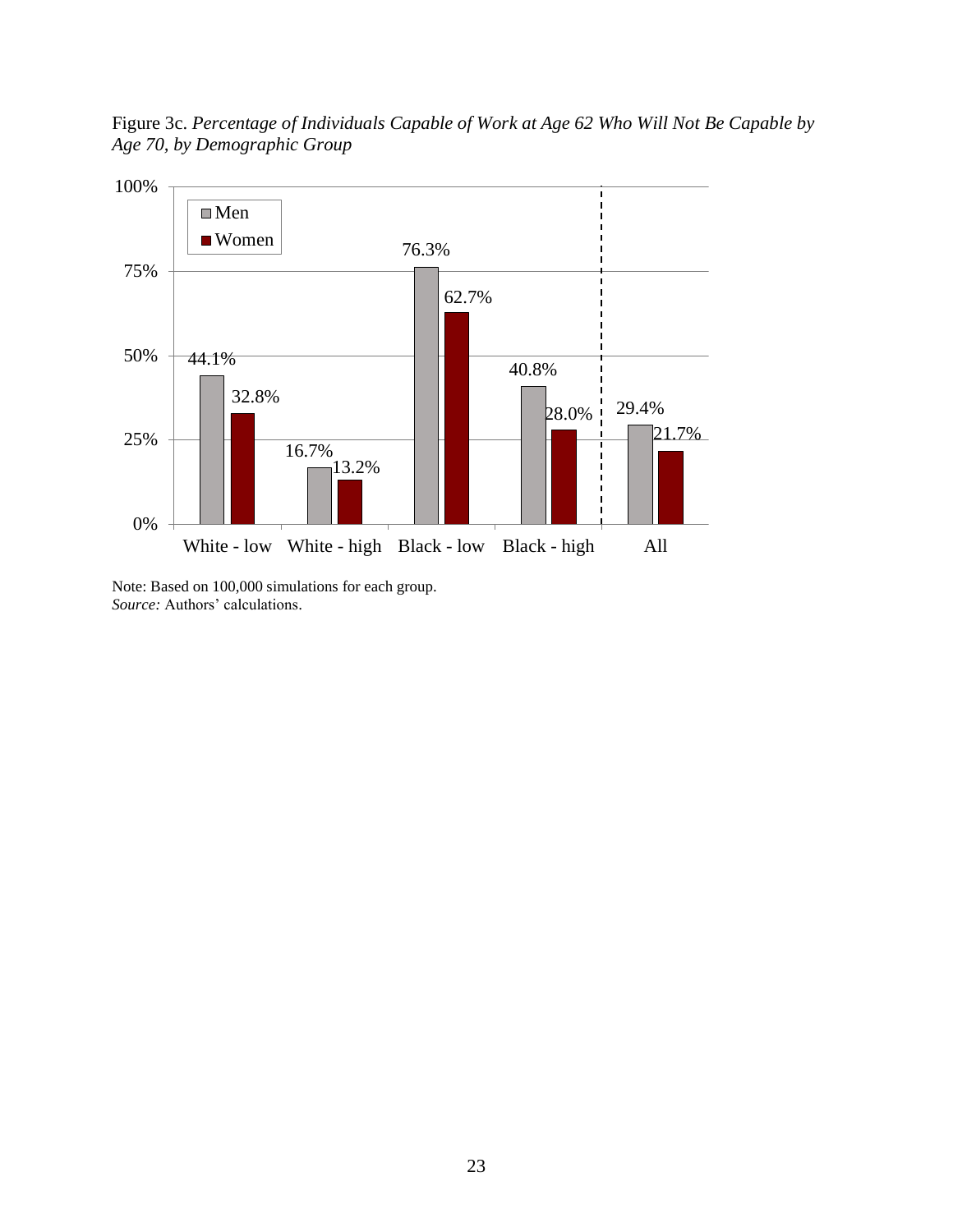### **References**

- Agan, Amanda and Sonja Starr. 2018. "Ban the Box, Criminal Records, and Racial Discrimination: A Field Experiment." *Quarterly Journal of Economics* 133(1): 191-235.
- Biggs, Andrew G., Anqi Chen, and Alicia H. Munnell. 2021. "The Consequences of Current Benefit Adjustments for Early and Delayed Claiming." Working Paper 2021-3. Chestnut Hill, MA: Center for Retirement Research at Boston College.
- Bound, John, Arline Geronimus, Javier Rodriguez, and Timothy Waidmann. 2015. "Measuring Recent Apparent Declines in Longevity: The Role of Increasing Educational Attainment." *Health Affairs* 34(12): 2167-2173.
- Bronschtein, Gila, Jason Scott, John B. Shoven, and Sita Nataraj Slavov. 2019. "The Power of Working Longer." *Journal of Pension Economics and Finance* 18(4): 623-644.
- Brown, Jeffrey R. 2002. "Differential Mortality and the Value of Individual Account Retirement Annuities." In *The Distributional Aspects of Social Security and Social Security Reform*, edited by Martin Feldstein and Jeffrey B. Liebman, 401-446. Chicago, IL: University of Chicago Press.
- Burkhauser, Richard V., Mary C. Daly, Andrew J. Houtenville, and Nigar Nargis. 2002. "Self-Reported Work Limitation Data: What They Can and Cannot Tell Us." *Demography*  39(3): 541-555.
- Case, Anne and Angus Deaton. 2020. "Deaths of Despair and the Future of Capitalism." Princeton, NJ: Princeton University Press.
- Chernew, Michael, David M. Cutler, Kaushik Ghosh, and Mary Beth Landrum. 2017. "Understanding the Improvement in Disability Free Life Expectancy in the U.S. Elderly Population." In *Insights in the Economics of Aging*, edited by David Wise, 161-201. Chicago, IL: University of Chicago Press.
- Coile, Courtney C. and Mark G. Duggan. 2019. "When Labor's Lost: Health, Family Life, Incarceration, and Education in a Time of Declining Economic Opportunity for Low-Skilled Men." *Journal of Economic Perspectives* 33(2): 191-210.
- Coile, Courtney C. and Phillip B. Levine. 2007. "Labor Market Shocks and Retirement: Do Government Programs Matter?" *Journal of Public Economics* 91(10): 1902-1919.
- Crimmins, Eileen M., Yasuhiko Saito, and Dominique Ingegneri. 1989. "Changes in Life Expectancy and Disability-Free Life Expectancy in the United States." *Population and Development Review* 15(2): 235-267.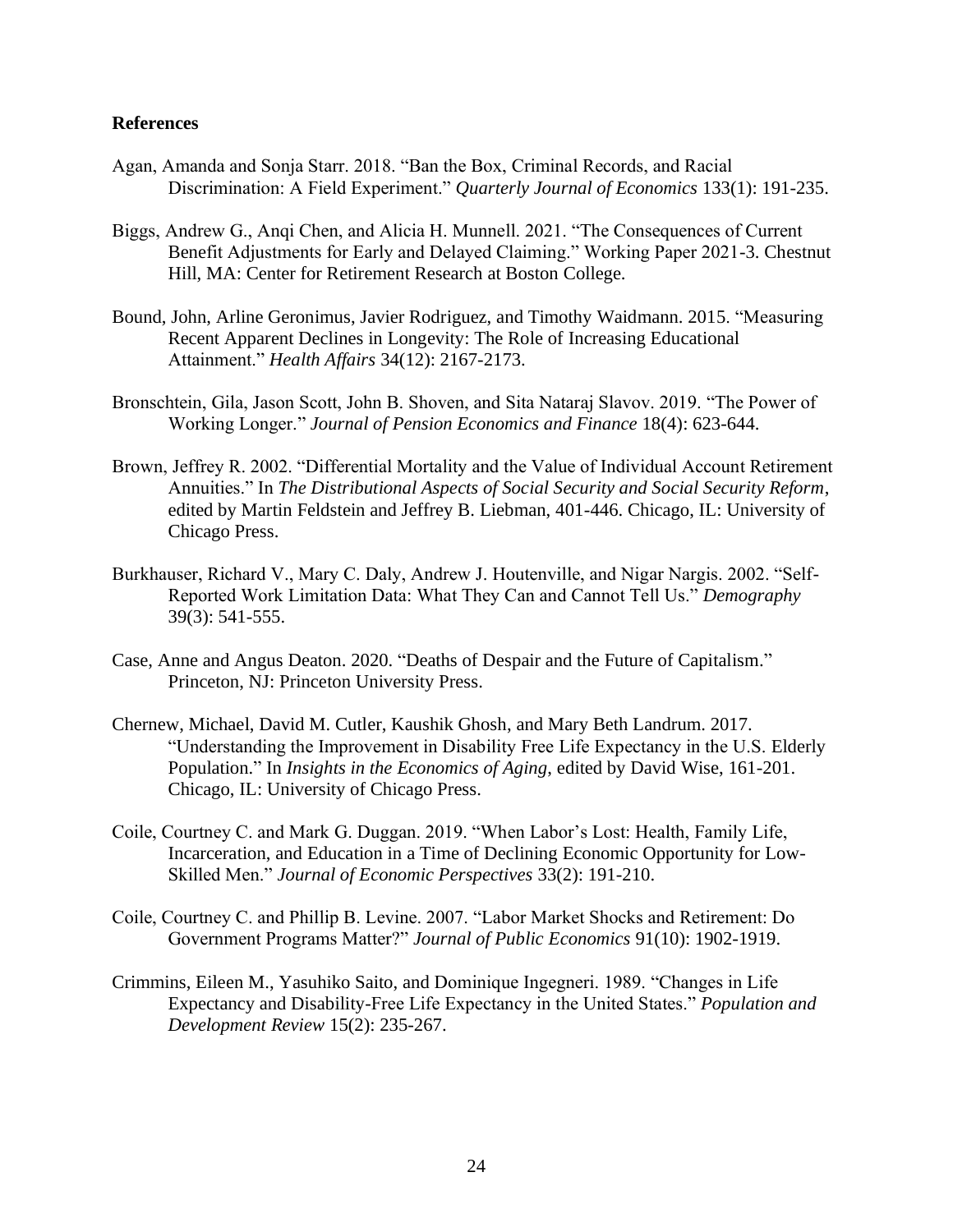- Crimmins, Eileen M., Yasuhiko Saito, and Dominique Ingegneri. 1997. "Trends in Disability-Free Life Expectancy in the United States, 1970-90." *Population and Development Review* 23(3): 555-572.
- Cutler, David M. 2009. "Estimating Work Capacity among Near Elderly and Elderly Men." Working Paper RRC NB09-18. Cambridge, MA: National Bureau of Economic Research.
- Cutler, David M., Kaushik Ghosh, and Mary Beth Landrum. 2014. "Evidence for Significant Compression of Morbidity in the Elderly U.S. Population." In *Discoveries in the Economics of Aging*, edited by David A. Wise, 21-51. Chicago, IL: University of Chicago Press.
- Dowd, Jennifer B. and Amar Hamoudi. 2014. "Is Life Expectancy Really Falling among Groups of Low Socio-Economic Status? Lagged Selection Bias and Artefactual Trends in Mortality." *International Journal of Epidemiology* 43(4): 983-988.
- Hou, Wenliang and Geoffrey T. Sanzenbacher. 2020. "Measuring Racial/Ethnic Retirement Wealth Inequality." Working Paper 2020-2. Chestnut Hill, MA: Center for Retirement Research at Boston College.
- Hurd, Michael D., Pierre-Carl Michaud, and Susan Rohwedder. 2017. "Distribution of Lifetime Nursing Home Use and Out-of-Pocket Spending." *Proceedings of the National Academy of Sciences* 114(37): 9838-9842.
- Kaiser Family Foundation. 2021. "Certified Nursing Facility Occupancy Rate." San Francisco, CA. Available at: [https://www.kff.org/other/state-indicator/nursing-facility-occupancy](https://www.kff.org/other/state-indicator/nursing-facility-occupancy-rates/)[rates/](https://www.kff.org/other/state-indicator/nursing-facility-occupancy-rates/)
- Leive, Adam A. and Christopher J. Ruhm. 2021. "Education Gradients in Mortality Trends by Education and Race." Working Paper 28419. Cambridge, MA: National Bureau of Economic Research.
- Lezzoni, Lisa L., Stephen G. Kurtz, and Sowmya R. Rao. 2014. "Trends in U.S. Adult Chronic Disability Rates Over Time." *Disability Health Journal* 7(4): 402-412.
- Martin, Linda G., Vicki A. Freedman, Robert F. Schoeni, and Patricia M. Andreski. 2010. "Trends in Disability and Related Chronic Conditions Among People Ages Fifty to Sixty-Four." *Health Affairs* 29(4): 725-731.
- Meara, Ellen R., Seth Richards, and David M. Cutler. 2008. "The Gap Gets Bigger: Changes in Mortality and Life Expectancy, by Education, 1981–2000." *Health Affairs* 27(2): 350- 360.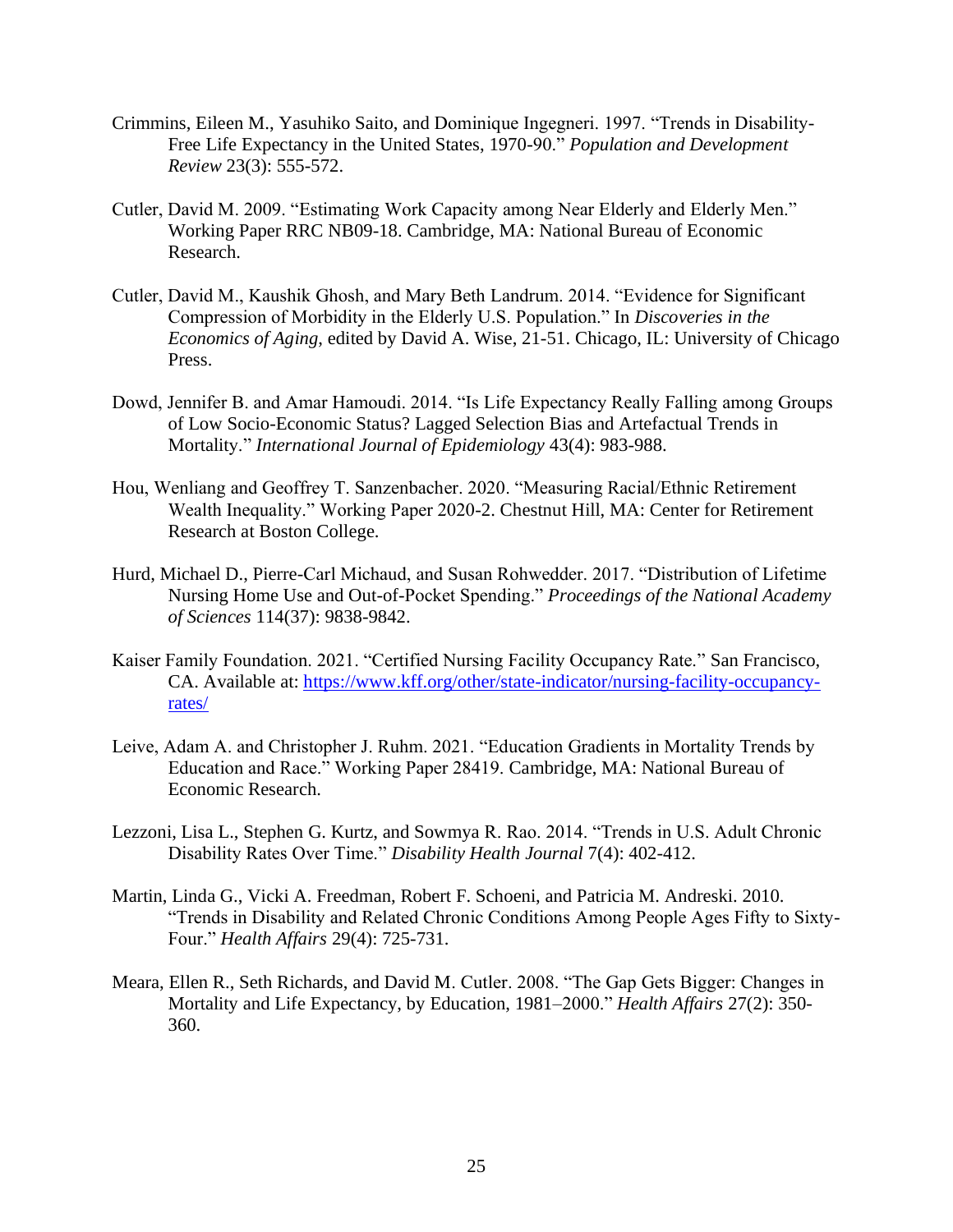- Munnell, Alicia, H., Wenliang Hou, and Geoffrey T. Sanzenbacher. 2018. "Trends in Retirement Security by Race/Ethnicity." *Issue in Brief* 18-21. Chestnut Hill, MA: Center for Retirement Research at Boston College.
- Munnell, Alicia, H., Mauricio Soto, and Alex Golub-Sass. 2008. "Will People Be Healthy Enough to Work Longer?" Working Paper 2008-11. Chestnut Hill, MA: Center for Retirement Research at Boston College.
- Munnell, Alicia H. and Steven A. Sass. 2008. *Working Longer: The Solution to the Retirement Income Challenge.* Washington, DC: Brookings Institution Press.
- Munnell, Alicia H., Geoffrey T. Sanzenbacher, and Matthew S. Rutledge. 2018. "What Causes Workers to Retire Before They Plan?" *Journal of Retirement* 6(2): 35-52.
- Munnell, Alicia H., Gal Wettstein, and Wenliang Hou. 2021 (forthcoming). "How Best to Annuitize Defined Contribution Assets?" *Journal of Risk and Insurance*.
- Sanzenbacher, Geoffrey T. and Jorge Ramos-Mercado. 2016. "Calculating Expected Social Security Benefits by Race, Education, and Claiming Age." Working Paper 2016-14. Chestnut Hill, MA: Center for Retirement Research at Boston College.
- Sanzenbacher, Geoffrey T., Anthony Webb, Candace M. Cosgrove, and Natalia Orlova. 2019. "Rising Inequality by Life Expectancy by Socioeconomic Status." *North American Actuarial Journal* 25(1): S566-S581.
- U.S. Bureau of Justice Statistics. 2021. Key Statistic: Total Correctional Population. Washington, DC. Available at:<https://www.bjs.gov/index.cfm?ty=kfdetail&iid=487>
- U.S. Department of Health and Human Services. 2018. "An Overview of Long-Term Services and Supports and Medicaid: Final Report." Washington, DC: U.S. Department of Health and Human Services, Assistant Secretary for Planning and Evaluation, Office of Disability, Aging and Long-Term Care Policy.
- Wettstein, Gal, Alicia H. Munnell, Wenliang Hou, and Nilufer Gok. 2021. "The Value of Annuities." Working Paper 2021-5. Chestnut Hill, MA: Center for Retirement Research at Boston College.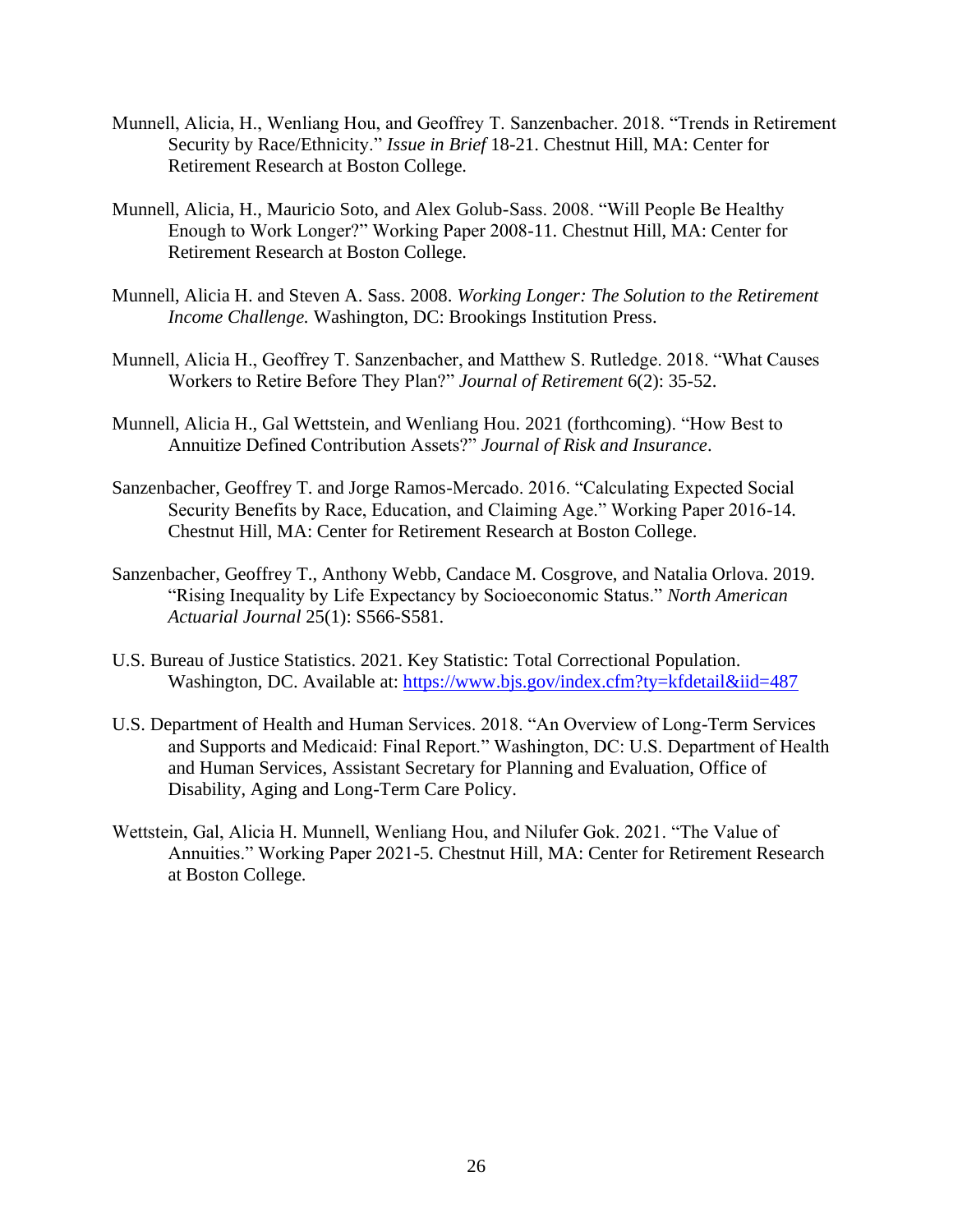# **Appendix**

Table A1a. *Expectations at Age 50 of Years Spent in Various States of Health for Males*

|                     |       |       |       |           | Change              |      |
|---------------------|-------|-------|-------|-----------|---------------------|------|
| Expectation of life | 2000  | 2006  | 2018  | 2006-2018 | 2000-2006 2000-2018 |      |
| Total               | 27.00 | 28.59 | 29.77 | 1.18      | 1.59                | 2.77 |
| Free of disability  | 21.55 | 22.93 | 23.67 | 0.73      | 1.39                | 2.12 |
| With disability     | 4.98  | 5.14  | 5.59  | 0.45      | 0.15                | 0.61 |
| Institutionalized   | 0.47  | 0.52  | 0.51  | $-0.01$   | 0.05                | 0.04 |

Table A1b. *Expectations at Age 50 of Years Spent in Various States of Health for Females*

|                     |       |       |       |           | Change              |         |
|---------------------|-------|-------|-------|-----------|---------------------|---------|
| Expectation of life | 2000  | 2006  | 2018  | 2006-2018 | 2000-2006 2000-2018 |         |
| Total               | 30.98 | 32.52 | 33.56 | 1.04      | 1.54                | 2.58    |
| Free of disability  | 24.23 | 25.55 | 26.29 | 0.74      | 1.32                | 2.06    |
| With disability     | 6.06  | 6.25  | 6.78  | 0.53      | 0.19                | 0.72    |
| Institutionalized   | 0.69  | 0.72  | 0.49  | $-0.23$   | 0.03                | $-0.20$ |

Note: Disability is defined using the more restrictive definition, of answering affirmatively one of the following: 1) Does a physical, mental, or emotional problem keep you from working? 2) Are you limited in the kind/amount of work you can do because of your health?

*Sources:* Authors' calculations using NHIS (2000-2018); ACS (2000-2018); and NVSS (2000-2018).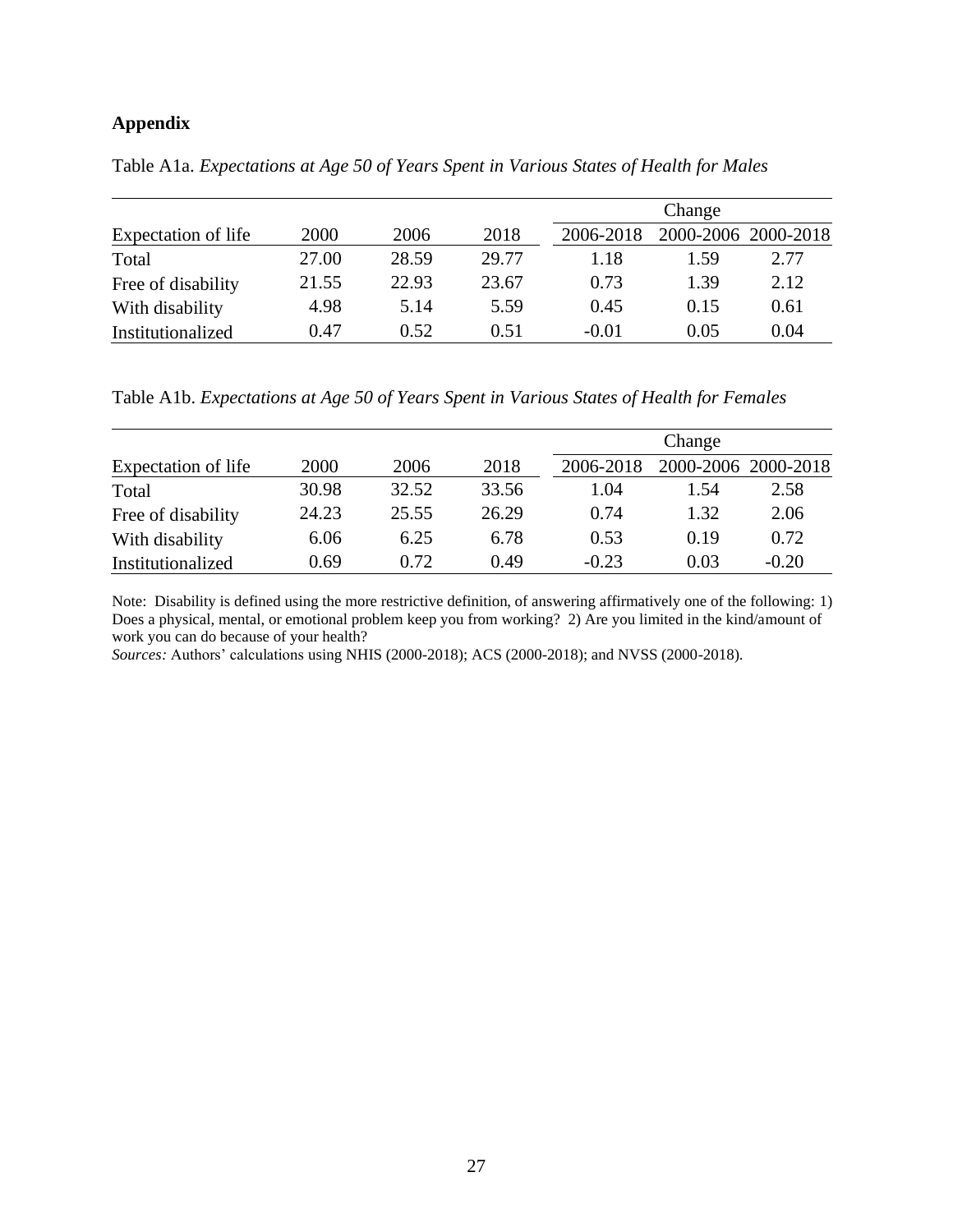|                         | White |                           | <b>Black</b> |              |  |  |  |
|-------------------------|-------|---------------------------|--------------|--------------|--|--|--|
| Year                    |       | Below median Above median | Below median | Above median |  |  |  |
| Healthy life expectancy |       |                           |              |              |  |  |  |
| 2006                    | 20.40 | 26.13                     | 16.03        | 20.25        |  |  |  |
| 2007                    | 19.92 | 26.67                     | 14.67        | 20.68        |  |  |  |
| 2008                    | 20.09 | 26.59                     | 15.67        | 21.13        |  |  |  |
| 2009                    | 19.60 | 26.65                     | 14.36        | 22.37        |  |  |  |
| 2010                    | 20.57 | 26.89                     | 16.00        | 21.42        |  |  |  |
| 2011                    | 20.10 | 26.76                     | 14.70        | 21.53        |  |  |  |
| 2012                    | 20.41 | 27.04                     | 15.89        | 21.92        |  |  |  |
| 2013                    | 20.57 | 27.08                     | 16.89        | 21.87        |  |  |  |
| 2014                    | 20.60 | 27.18                     | 16.68        | 21.85        |  |  |  |
| 2015                    | 20.11 | 27.53                     | 16.23        | 23.03        |  |  |  |
| 2016                    | 20.26 | 27.10                     | 16.73        | 21.01        |  |  |  |
| 2017                    | 20.34 | 27.19                     | 16.13        | 22.15        |  |  |  |
| 2018                    | 20.22 | 27.59                     | 14.76        | 20.76        |  |  |  |

Table A2a. *Total Life Expectancy and Working Life Expectancy for Males at Age 50, by Education and Race*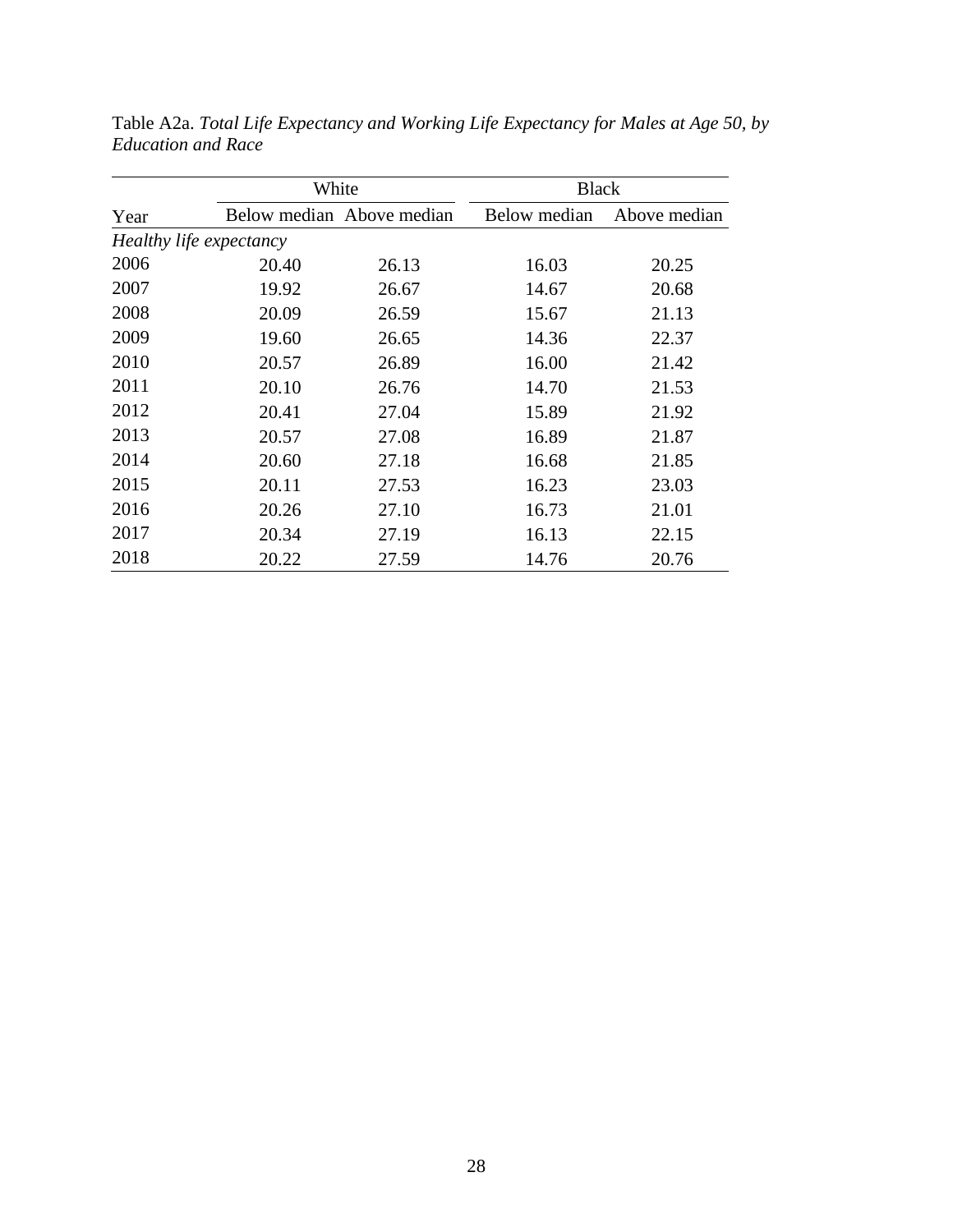|      | White                   |              | <b>Black</b> |              |  |
|------|-------------------------|--------------|--------------|--------------|--|
| Year | Below median            | Above median | Below median | Above median |  |
|      | Healthy life expectancy |              |              |              |  |
| 2006 | 23.44                   | 27.89        | 18.64        | 23.75        |  |
| 2007 | 23.66                   | 27.87        | 17.38        | 22.72        |  |
| 2008 | 22.55                   | 28.47        | 18.68        | 23.02        |  |
| 2009 | 23.52                   | 28.14        | 18.32        | 22.99        |  |
| 2010 | 23.65                   | 27.90        | 19.74        | 23.38        |  |
| 2011 | 23.66                   | 27.71        | 18.99        | 23.48        |  |
| 2012 | 23.81                   | 28.44        | 19.76        | 24.46        |  |
| 2013 | 23.44                   | 28.27        | 19.92        | 24.54        |  |
| 2014 | 23.77                   | 28.77        | 19.62        | 23.37        |  |
| 2015 | 23.04                   | 28.82        | 19.88        | 24.97        |  |
| 2016 | 23.67                   | 28.75        | 20.39        | 24.32        |  |
| 2017 | 23.06                   | 29.02        | 20.01        | 23.87        |  |
| 2018 | 23.29                   | 29.21        | 19.90        | 24.47        |  |

Table A2b. *Total Life Expectancy and Working Life Expectancy for Females at Age 50, by Education and Race*

Note: Disability is defined using the more restrictive definition, of answering affirmatively one of the following: 1) Does a physical, mental, or emotional problem keep you from working? 2) Are you limited in the kind/amount of work you can do because of your health?

*Sources:* Authors' calculations using NHIS (2000-2018); ACS (2000-2018); and NVSS (2000-2018).